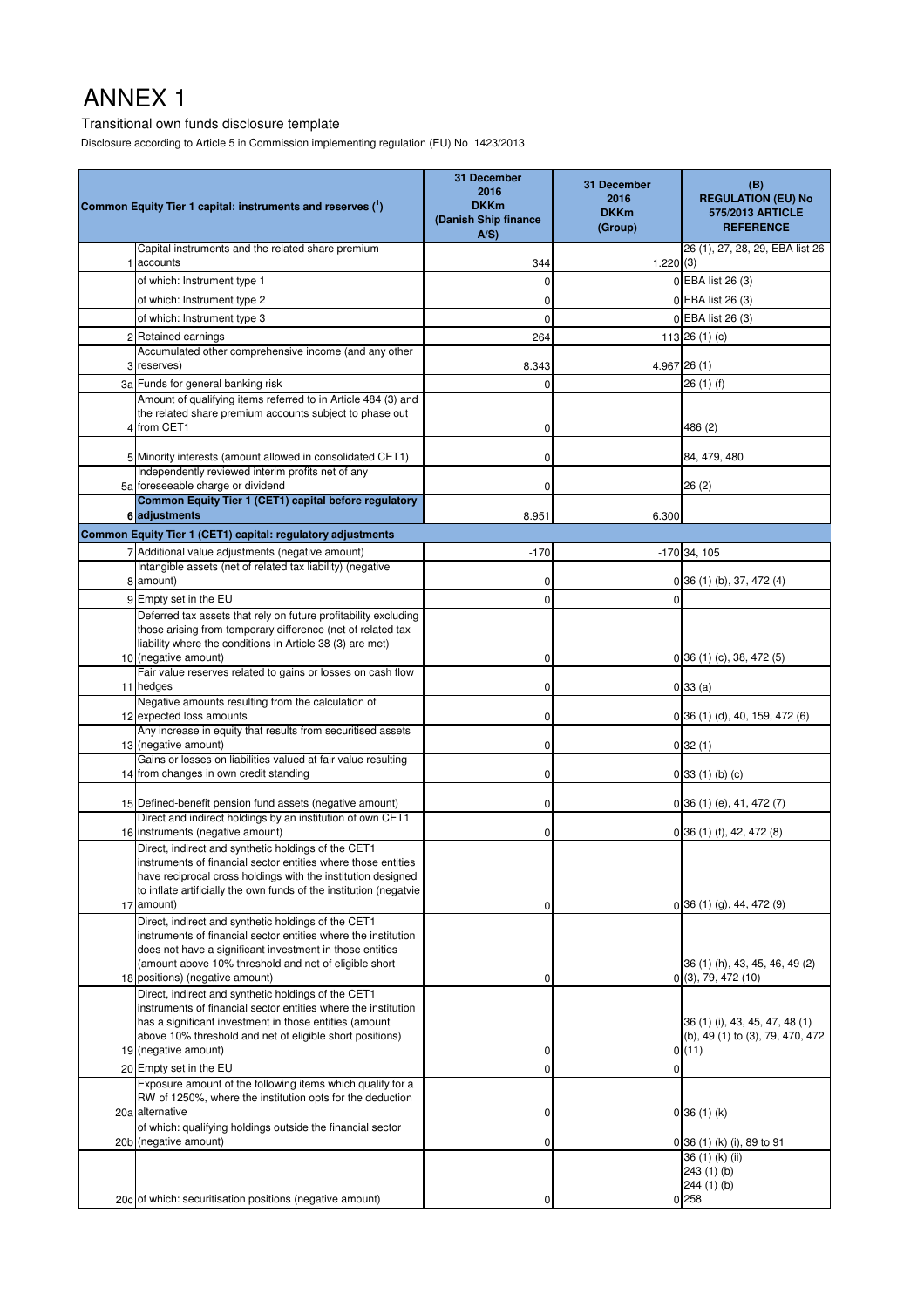| 20d of which: free deliveries (negative amount)                                                                         | 0              |       | 0 36 (1) (k) (iii), 379 (3)             |
|-------------------------------------------------------------------------------------------------------------------------|----------------|-------|-----------------------------------------|
| Deferred tax assets arising from temporary difference                                                                   |                |       |                                         |
| (amount above 10 % threshold, net of related tax liability                                                              |                |       |                                         |
| where the conditions in Article 38 (3) are met) (negative                                                               |                |       | 36 (1) (c), 38, 48 (1) (a), 470,        |
| 21 amount)                                                                                                              | 0              |       | 0 472(5)                                |
| 22 Amount exceeding the 15% threshold (negative amount)                                                                 | 0              |       | 0 48(1)                                 |
|                                                                                                                         |                |       |                                         |
| of which: direct and indirect holdings by the institution of the                                                        |                |       |                                         |
| CET1 instruments of financial sector entities where the                                                                 |                |       | 36 (1) (i), 48 (1) (b), 470, 472        |
| 23 institution has a significant investment in those entities                                                           | 0              |       | 0(11)                                   |
| 24 Empty set in the EU                                                                                                  | 0              |       |                                         |
| of which: deferred tax assets arising from temporary                                                                    |                |       | 36 (1) (c), 38, 48 (1) (a), 470,        |
| 25 difference                                                                                                           | 0              |       | 0 472(5)                                |
|                                                                                                                         |                |       |                                         |
| 25a Losses for the current financial year (negative amount)<br>Foreseeable tax charges relating to CET1 items (negative | 0              |       | $0$ 36 (1) (a), 472 (3)                 |
| 25b amount)                                                                                                             | 0              |       | $0$ 36 (1) (l)                          |
| Regulatory adjustments applied to Common Equity Tier 1 in                                                               |                |       |                                         |
| 26 respect of amounts subject to pre-CRR treatment                                                                      | 0              | 0     |                                         |
| Regulatory adjustments relating to unrealised gains and                                                                 |                |       |                                         |
| 26a losses pursuant to Articles 467 and 468                                                                             | 0              | 0     |                                         |
| Amount to be deducted from or added to Common Equity<br>Tier 1 capital with regard to additional filters and deductions |                |       |                                         |
| 26b required pre CRR                                                                                                    | 0              |       | 01481                                   |
| Qualifying AT1 deductions that exceeds the AT1 capital of                                                               |                |       |                                         |
| 27 the institution (negative amount)                                                                                    | 0              |       | $0$ 36 (1) (j)                          |
| Total regulatory adjustments to Common Equity Tier 1                                                                    |                |       |                                         |
| 28 (CET1)                                                                                                               | 8.781          | 6.130 |                                         |
| 29 Common Equity Tier 1 (CET1) capital                                                                                  | $\overline{0}$ |       |                                         |
| Additional Tier 1 (AT1) capital: instruments                                                                            |                |       |                                         |
| Capital instruments and the related share premium                                                                       |                |       |                                         |
| 30 accounts                                                                                                             | 0              |       | 0, 51, 52                               |
| of which: classified as equity under applicable accounting                                                              |                |       |                                         |
| 31 standards<br>of which: classified as liabilities under applicable                                                    | 0              | 0     |                                         |
| 32 accounting standards                                                                                                 | 0              |       |                                         |
| Amount of qualifying items referred to in Article 484 (4) and                                                           |                |       |                                         |
| the related share premium accounts subject to phase out                                                                 |                |       |                                         |
| 33 from AT1                                                                                                             | 0              |       | 0 486(3)                                |
| Public sector capital injections grandfathered until 1 january                                                          |                |       |                                         |
| 2018<br>Qualifying Tier 1 capital included in consolidated AT1                                                          | 0              |       | 0 483(3)                                |
| capital (including minority interest not included in row 5)                                                             |                |       |                                         |
| 34 issued by subsidiaries and held by third parties                                                                     | 0              |       | 0 85, 86, 480                           |
| of which: instruments issued by subsidiaries subject to                                                                 |                |       |                                         |
| 35 phase-out                                                                                                            | $\Omega$       |       | 0 486(3)                                |
| Additional Tier 1 (AT1) capital before regulatory<br>36 adjustments                                                     |                |       |                                         |
|                                                                                                                         | 0              | 0     |                                         |
| Additional Tier 1 (AT1) capital: regulatory adjustments<br>Direct and indirect holdings by an institution of own AT1    |                |       |                                         |
| 37 instruments (negative amount)                                                                                        | 0              |       | $0\,52\,(1)\,(b)$ , 56 (a), 57, 475 (2) |
|                                                                                                                         |                |       |                                         |
| Holdings of the AT1 instruments of financial sector entities                                                            |                |       |                                         |
| where those entities have reciprocal cross holdings with the                                                            |                |       |                                         |
| institution designed to inflate artificially the own funds of the                                                       |                |       |                                         |
| 38 institution (negative amount)                                                                                        | 0              |       | $0$ 56 (b), 58, 475 (3)                 |
| Direct, indirect and synthetic holdings of the AT1<br>instruments of financial sector entities where the institution    |                |       |                                         |
| does not have a significant investment in those entities                                                                |                |       |                                         |
| (amount above 10% threshold and net of eligible short                                                                   |                |       |                                         |
| 39 positions) (negative amount)                                                                                         | 0              |       | $0, 56$ (c), 59, 60, 79, 475 (4)        |
| Direct, indirect and synthetic holdings of the AT1                                                                      |                |       |                                         |
| instruments of financial sector entities where the institution                                                          |                |       |                                         |
| has a significant investment in those entities (amount<br>above 10% threshold and net of eligible short positions)      |                |       |                                         |
| 40 (negative amount)                                                                                                    | 0              |       | $0\,56$ (d), 59, 79, 475 (4)            |
| Regulatory adjustments applied to Additional Tier 1 capital                                                             |                |       |                                         |
| in respect of amounts subject to pre-CRR treatment and                                                                  |                |       |                                         |
| transitional treatments subject to phase-out as prescribed                                                              |                |       |                                         |
| in Regulation (EU) No 585/2013 (ie. CRR residual                                                                        |                |       |                                         |
| 41 amounts)                                                                                                             | 0              |       |                                         |
| Residual amounts deducted from Additional Tier 1 capital<br>with regard to deduction from Common Equity Tier 1 capital  |                |       | 472, 473(3)(a), 472 (4), 472            |
| during the transitional period pursuant to article 472 of                                                               |                |       | (6), 472 (8) (a), 472 (9), 472          |
| 41a Regulation (EU) No 575/2013                                                                                         | 0              |       | $0(10)(a)$ , 472 (11) (a)               |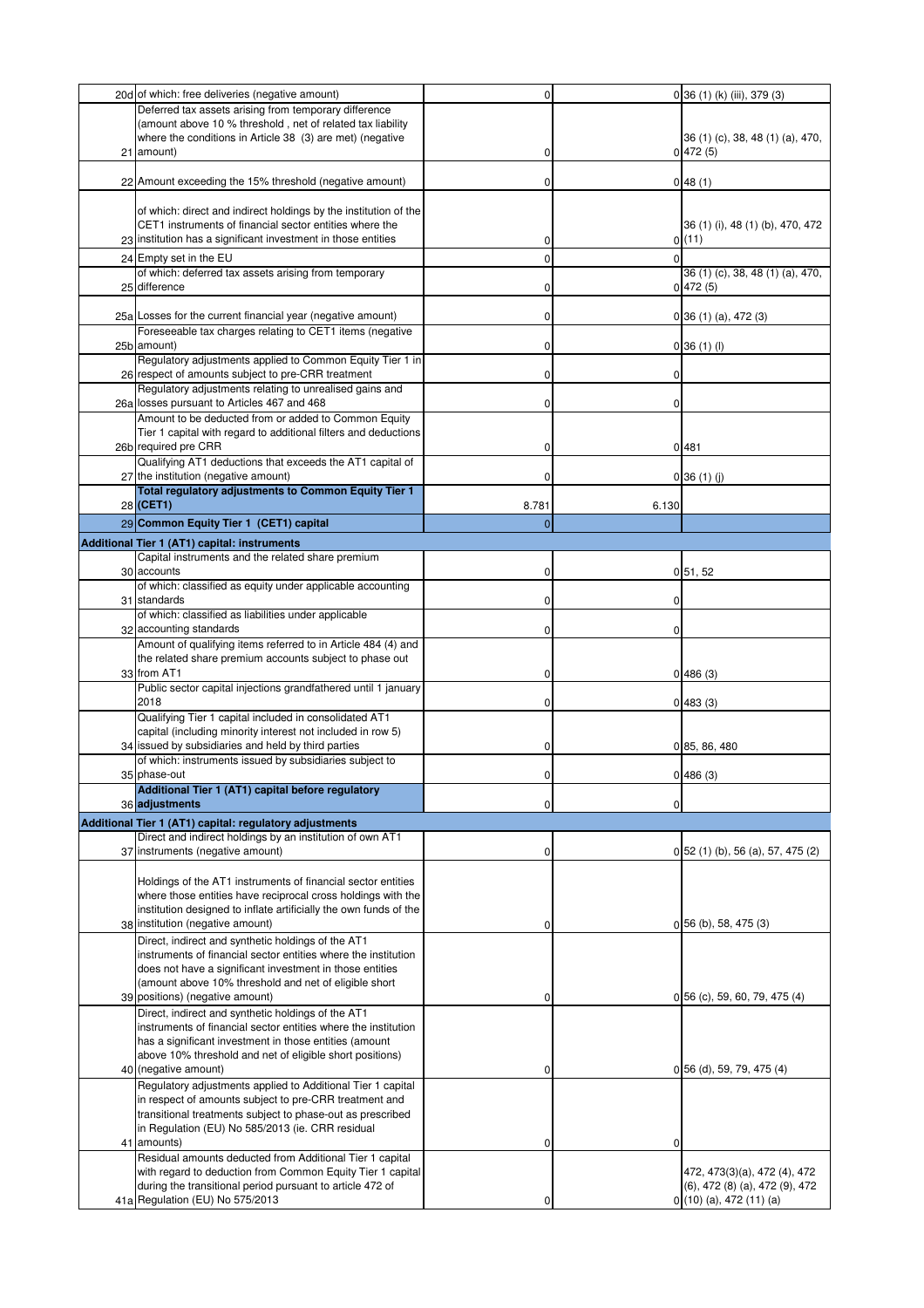| Residual amounts deducted from Additional Tier 1 capital<br>with regard to deduction from Tier 2 capital during the<br>transitional period pursuant to article 475 of Regulation                                                                        |             |              |                                                                                                     |
|---------------------------------------------------------------------------------------------------------------------------------------------------------------------------------------------------------------------------------------------------------|-------------|--------------|-----------------------------------------------------------------------------------------------------|
| 41b (EU) No 575/2013<br>Amounts to be deducted from added to Additional Tier 1                                                                                                                                                                          | 0           |              | $0$ 477, 477 (3), 477 (4) (a)                                                                       |
| capital with regard to additional filters and deductions<br>41c required pre- CRR                                                                                                                                                                       | 0           |              | 0 467, 468, 481                                                                                     |
| Qualifying T2 deductions that exceed the T2 capital of the<br>42 institution (negative amount)                                                                                                                                                          | 0           |              | 0 56(e)                                                                                             |
| Total regulatory adjustments to Additional Tier 1 (AT1)<br>43 capital                                                                                                                                                                                   | 0           |              |                                                                                                     |
| 44 Additional Tier 1 (AT1) capital                                                                                                                                                                                                                      | 0           | $\Omega$     |                                                                                                     |
| 45 Tier 1 capital (T1 = CET1 + AT1)                                                                                                                                                                                                                     | 8.781       | 6.130        |                                                                                                     |
| Tier 2 (T2) capital: instruments and provisions                                                                                                                                                                                                         |             |              |                                                                                                     |
| Capital instruments and the related share premium<br>46 accounts                                                                                                                                                                                        | 0           |              | 1.946 62, 63                                                                                        |
| Amount of qualifying items referred to in Article 484 (5) and<br>the related share premium accounts subject to phase out<br>47 from T2                                                                                                                  | 0           |              | 0 486(4)                                                                                            |
| Public sector capital injections grandfathered until 1 january<br>2018                                                                                                                                                                                  | 0           |              | 0 483(4)                                                                                            |
| Qualifying own funds instruments included in consolidated<br>T2 capital (including minority interest and AT1 instruments<br>not included in rows 5 or 34) issued by subsidiaries and                                                                    |             |              |                                                                                                     |
| 48 held by third party<br>of which: instruments issued by subsidiaries subject to                                                                                                                                                                       | 0           |              | 0 87, 88, 480                                                                                       |
| 49 phase-out                                                                                                                                                                                                                                            | 0           |              | 0 486(4)                                                                                            |
| 50 Credit risk adjustments                                                                                                                                                                                                                              | 0           |              | $0$ 62 (c) & (d)                                                                                    |
| 51 Tier 2 (T2) capital before regulatory adjustment<br>Tier 2 (T2) capital: regulatory adjustments                                                                                                                                                      | $\mathbf 0$ | 1.946        |                                                                                                     |
| Direct and indirect holdings by an institution of own T2                                                                                                                                                                                                |             |              |                                                                                                     |
| 52 instruments and subordinated loans (negative amount)                                                                                                                                                                                                 | 0           |              | 0 63 (b) (i), 66 (a), 67, 477 (2)                                                                   |
| Holdings of the T2 instruments and subordinated loans of<br>financial sector entities where those entities have reciprocal<br>cross holdings with the institutions designed to inflate                                                                  |             |              |                                                                                                     |
| 53 artificially the own funds of the institution (negative amount)                                                                                                                                                                                      | 0           |              | $0$ 66 (b), 68, 477 (3)                                                                             |
| Direct, indirect and synthetic holdings of the T2 instruments<br>and subordinated loans of financial sector entities where<br>the institution does not have a significant investment in<br>those entities (amount above 10 % threshold and net of       |             |              |                                                                                                     |
| 54 eligible short positions) (negative amount)<br>Of which new holdings not subject to transitional                                                                                                                                                     | 0           |              | 0 66 (c), 69, 70, 79, 477 (4)                                                                       |
| 54a arrangements<br>Of which holdings existing befor 1 January 2013 and                                                                                                                                                                                 | 0           | 0            |                                                                                                     |
| 54b subject to transitional arrangements                                                                                                                                                                                                                | $\mathbf 0$ | $\mathbf{0}$ |                                                                                                     |
| Direct, indirect and synthetic holdings of the T2 instruments<br>and subordinated loans of financial sector entities where<br>the institution has a significant investment in those entities<br>55 (net of eligible short positions) (negative amounts) | 0           |              | 0 66 (d), 69, 79, 477 (4)                                                                           |
| Regulatory adjustments applied to tier 2 in respect of<br>amounts subject to pre-CRR treatment and transitional<br>treatments subject to phase out as prescribed in Regulation<br>56 (EU) No 575/2013 (i.e. CRR residual amounts)                       | 0           | 0            |                                                                                                     |
| Residual amounts deducted from Tier 2 capital with regard<br>to deduction from Common Equity Tier 1 capital during the<br>transitional period pursuant to article 472 of Regulation<br>56a (EU) No 575/2013                                             | 0           |              | 472, 472(3)(a), 472 (4), 472<br>$(6)$ , 472 $(8)$ , 472 $(9)$ , 472 $(10)$<br>$0($ a), 472 (11) (a) |
| Residual amounts deducted from Tier 2 capital with regard<br>to deduction from Additional Tier 1 capital during the<br>transitional period pursuant to article 475 of Regulation<br>56b (EU) No 575/2013                                                | 0           |              | 475, 475 (2) (a), 475 (3), 475<br>0(4)(a)                                                           |
| Amounts to be deducted from or added to Tier 2 capital<br>with regard to additional filters and deductions required pre-<br>56c CRR                                                                                                                     | 0           |              | 0 467, 468, 481                                                                                     |
| 57 Total regulatory adjustments to Tier 2 (T2) capital                                                                                                                                                                                                  | 0           | 0            |                                                                                                     |
| 58 Tier 2 (T2) capital                                                                                                                                                                                                                                  | $\mathbf 0$ | 1.946        |                                                                                                     |
| 59 Total capital $(TC = T1 + T2)$                                                                                                                                                                                                                       | 8.781       | 8.076        |                                                                                                     |
| Risk weighted assets in respect of amounts subject to pre-<br>CRR treatment and transitional treatments subject to phase<br>out as prescribed in Regulation (EU) No 575/2013 (i.e.                                                                      |             |              |                                                                                                     |
| 59a CRR residual amount)                                                                                                                                                                                                                                | 50.995      | 51.033       |                                                                                                     |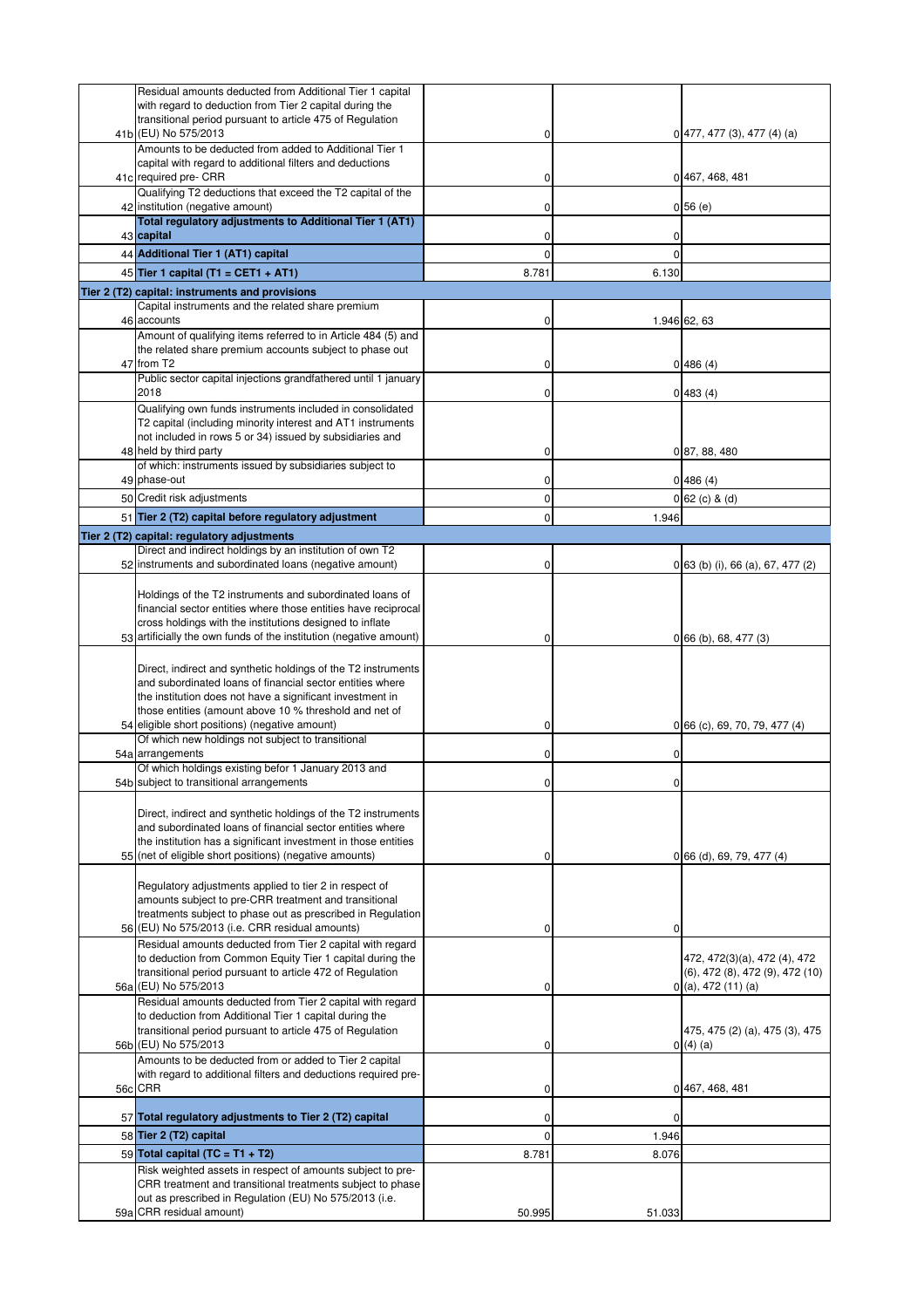| Of which: items not deducted from CET1 (Regulation<br>(EU) No 575/2013 residual amounts)                                                                            |                     |        |                                                   |
|---------------------------------------------------------------------------------------------------------------------------------------------------------------------|---------------------|--------|---------------------------------------------------|
| - Deferred tax assets that rely on future profitability net of                                                                                                      |                     |        | 472, 472 (5), 472 (8) (b), 472                    |
| related tax liability                                                                                                                                               | 624                 |        | 650 (10) (b), 472 (11) (b)                        |
| Of which:items not deducted from AT1 items (Regulation                                                                                                              |                     |        |                                                   |
| (EU) No 575/2013 residual amounts) (items to be detailed                                                                                                            |                     |        |                                                   |
| line by line, e.g. Reciprocal cross holdings in T2                                                                                                                  |                     |        |                                                   |
| instruments, direct holdings of non-significant investments<br>in the capital of other financial sector entities, etc.)                                             | 0                   |        | 475, 475 (2) (b), 475 (2) ©,<br>0 475(4)(b)       |
| Items not deducted from T2 items (Regulation (EU) No                                                                                                                |                     |        |                                                   |
| 575/2013 residual amounts) (items to be detailed line by                                                                                                            |                     |        |                                                   |
| line, e.g. Indirect holdings of own T2 instruments, indirect<br>holdings of non-significant investments in the capital of                                           |                     |        |                                                   |
| other financial sector entities, indirect holdings of significant                                                                                                   |                     |        |                                                   |
| investments in the capital of other financial sector entities<br>etc)                                                                                               | 0                   |        | 477, 477 (2) (b), 477 (2) (c),<br>$0$ 477 (4) (b) |
| 60 Total risk-weighted assets                                                                                                                                       | 50.995              | 51.033 |                                                   |
| <b>Capital ratios and buffers</b>                                                                                                                                   |                     |        |                                                   |
| Common Equity Tier 1 (as a percentage of total risk                                                                                                                 |                     |        |                                                   |
| 61 exposure amount                                                                                                                                                  | 17,2%               |        | 12,0% 92 (2) (a), 465                             |
| 62 Tier 1 (as a percentage of total risk exposure amount                                                                                                            | 17,2%               |        | 12,0% 92 (2) (b), 465                             |
| 63 Total capital (as a percentage of total risk exposure amount                                                                                                     | 17,2%               |        | 15,8% 92 (2) (c)                                  |
| Institution specific buffer requirement (CET1 requirement in                                                                                                        |                     |        |                                                   |
| accordance with article 92 (1) (a) plus capital conservation                                                                                                        |                     |        |                                                   |
| and countercyclical buffer requirements plus a systemic risk                                                                                                        |                     |        |                                                   |
| buffer, plus systemically important institution buffer<br>64 expressed as a percentage of total risk exposure amount) $1$                                           | 10,7%               |        | 10,7% CRD 128, 129, 140                           |
| 65 of which: capital conservation buffer requirement                                                                                                                | 0,6%                | 0,6%   |                                                   |
| 66 of which: countercyclical buffer requirement                                                                                                                     | 0,2%                | 0,2%   |                                                   |
| 67 of which: systemic risk buffer requirement                                                                                                                       | 0,0%                | 0,0%   |                                                   |
|                                                                                                                                                                     |                     |        |                                                   |
| of which: Global Systemically Important Institution (G-SII) or<br>67a Other Systemically Important Institution (O-SII) buffer                                       | not yet implemented |        | <b>CRD 131</b>                                    |
| Common Equity Tier 1 available to meet buffers (as a                                                                                                                |                     |        |                                                   |
| 68 percentage of risk exposure amount) <sup>2)</sup>                                                                                                                | 6,5%                |        | 1,3% CRD 128                                      |
| 69 [non-relevant in EU regulation]                                                                                                                                  | N/A                 | N/A    |                                                   |
| 70 [non-relevant in EU regulation]                                                                                                                                  | N/A                 | N/A    |                                                   |
|                                                                                                                                                                     |                     | N/A    |                                                   |
| 71 [non-relevant in EU regulation]                                                                                                                                  | N/A                 |        |                                                   |
| Amounts below the thresholds for deduction (before risk-weighting)                                                                                                  |                     |        |                                                   |
| Direct and indirect holdings of the capital of financial sector<br>entities where the institution does not have a significant                                       |                     |        | 36 (1) (h), 45, 46, 472 (10)                      |
| investment in those entities (amount below 10% threshold                                                                                                            |                     |        | 56 (c), 59, 60, 475 (4), 66 (c),                  |
| 72 and net of eligible short positions                                                                                                                              | 0                   |        | 0,69,70,477(4)                                    |
| Direct and indirect holdings of the CET1 instruments of<br>financial sector entities where the institution has a                                                    |                     |        |                                                   |
| significant investment in those entities (amount below 10%                                                                                                          |                     |        |                                                   |
| 73 threshold and net of eligible short positions                                                                                                                    | 0                   |        | 0 36 (1) (i), 45, 48, 470, 472 (11)               |
| 74 Empty set in the EU<br>Deferred tax assets arising from temporary difference                                                                                     | N/A                 | N/A    |                                                   |
| (amount below 10 % threshold, net of related tax liability                                                                                                          |                     |        |                                                   |
| 75 where the conditions in Article 38 (3) are met)                                                                                                                  | 0                   |        | $0$ 36 (1) (c), 38, 48, 470, 472 (5)              |
| Applicable caps on the inclusion of provisions in Tier 2<br>Credit risk adjustments included in T2 in respect of                                                    |                     |        |                                                   |
| exposures subject to standardised approach (prior to the                                                                                                            |                     |        |                                                   |
| 76 application of the cap)                                                                                                                                          | 0                   |        | 062                                               |
| Cap on inclusion of credit risk adjustments in T2 under<br>77 standardised approach                                                                                 | 0                   |        | 062                                               |
| Credit risk adjustments included in T2 in respect of                                                                                                                |                     |        |                                                   |
| exposures subject to internal rating-based approach (prior<br>78 to the application of the cap)                                                                     | 0                   |        | 0 <sub>62</sub>                                   |
| Cap for inclusion of credit risk adjustments in T2 under                                                                                                            |                     |        |                                                   |
| 79 internal ratings-based approach                                                                                                                                  | 0                   |        | 0 <sub>62</sub>                                   |
| Capital instruments subject to phase-out arrangements (only applicable between 1 Jan 2014 and 1 Jan 2022)<br>- Current cap on CET1 instruments subject to phase-out |                     |        |                                                   |
| 80 arrangements                                                                                                                                                     | N/A                 |        | N/A 484 (3), 486 (2) & (5)                        |
| - Amount excluded from CET1 due to cap (excess over                                                                                                                 |                     |        |                                                   |
| 81 cap after redemptions and maturities)<br>- Current cap on AT1 instruments subject to phase-out                                                                   | N/A                 |        | N/A 484 (3), 486 (2) & (5)                        |
| 82 arrangements                                                                                                                                                     | 0                   |        | $0\,$ 484 (4), 486 (3) & (5)                      |
| - Amount excluded from AT1 due to cap (excess over cap<br>83 after redemptions and maturities)                                                                      | 0                   |        | $0$ 484 (4), 486 (3) & (5)                        |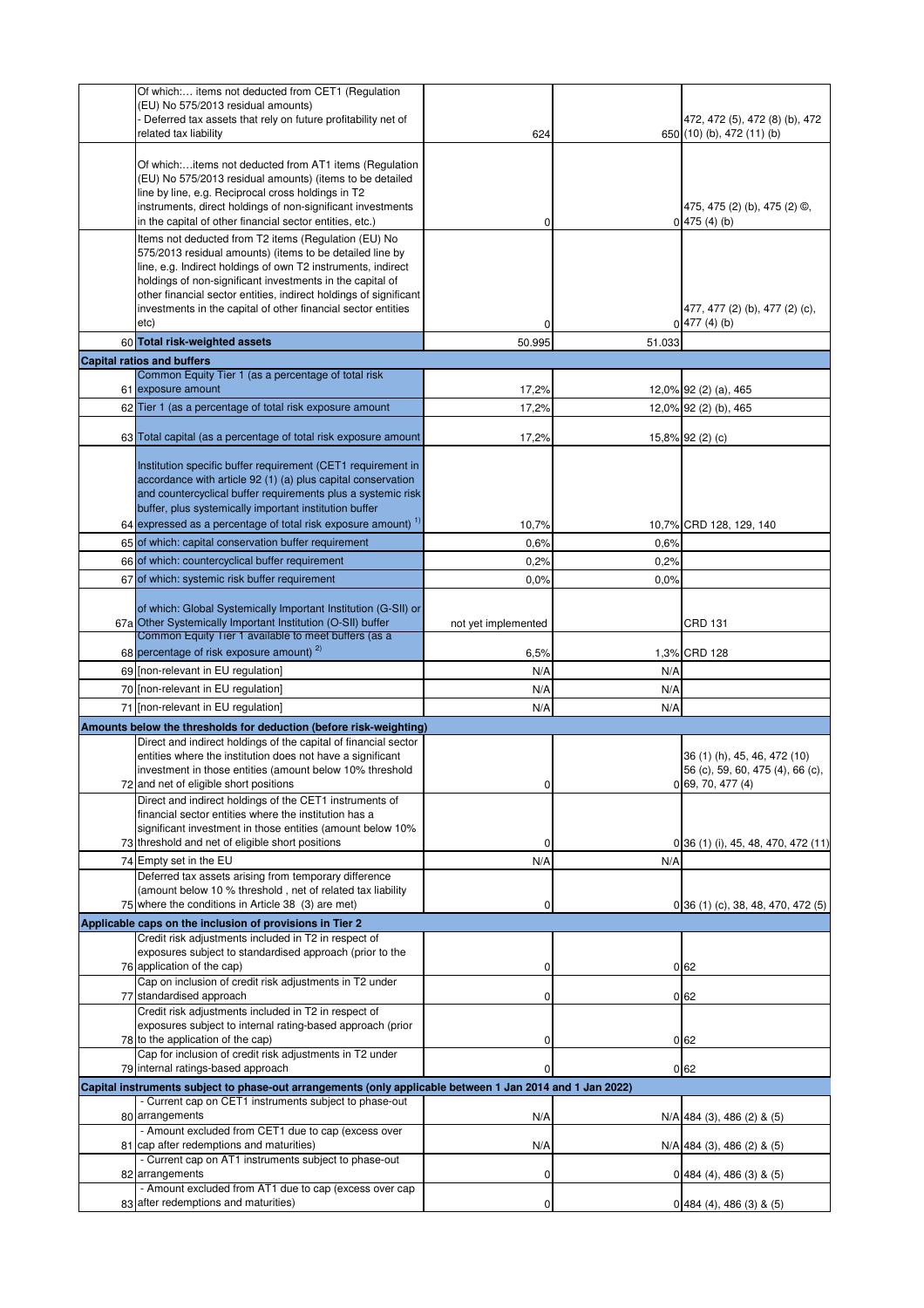| - Current cap on T2 instruments subject to phase-out  |  |                               |
|-------------------------------------------------------|--|-------------------------------|
| 84 arrangements                                       |  | $0\,484\,(5)$ , 486 (4) & (5) |
| - Amount excluded from T2 due to cap (excess over cap |  |                               |
| 85 after redemptions and maturities)                  |  | $0\,484\,(5)$ , 486 (4) & (5) |
| (1) 'N/A' inserted if the question is not applicable  |  |                               |

1) CET1 capital requirement including buffer requirements CET1 capital ratio as reported to 4.5% (excluding buffer requirements) and less any CET1 capital requirement including buffer requirements

total capital requirements.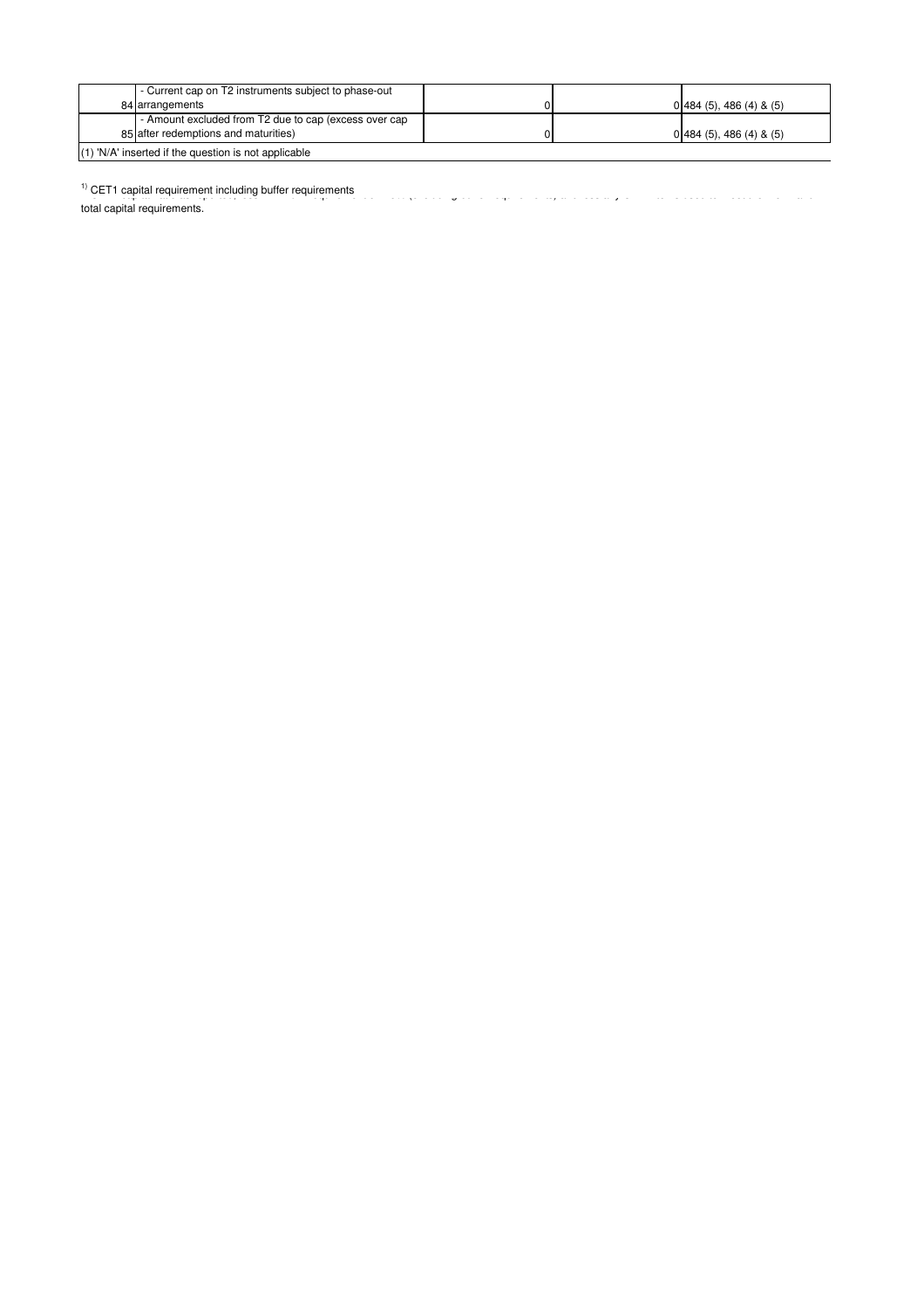Subordinated debt

|               |                                                                                                                 | <b>DKK</b>                                                    |
|---------------|-----------------------------------------------------------------------------------------------------------------|---------------------------------------------------------------|
| <b>Common</b> | Capital instruments' main features template (1)                                                                 | Tier <sub>2</sub>                                             |
|               | 1 Issuer                                                                                                        | Danish Ship Finance Holding A/S                               |
|               | 2 Unique identifier (eg CUSIP, ISIN or Bloomberg identifier for private placement                               | N/A                                                           |
|               | 3 Governing law(s) of the instrument                                                                            | Danish                                                        |
|               | Regulatory treatment                                                                                            |                                                               |
|               | 4 Transitional CRR rules                                                                                        | Tier 2                                                        |
|               | 5 Post-transitional CRR rules                                                                                   | Tier 2                                                        |
|               | 6 Eligible at solo/(sub-)consolidated/solo & (sub-)consolidated                                                 | Solo & Consolidated                                           |
|               | 7 Instrument type (types to be specified by each jurisdiction)                                                  | Subordinated Floating Rate Convertible Tier 2                 |
|               | 8 Amount recognised in regulatory capital (currency in million, as of most recent reporting date)               | 2.000,00                                                      |
|               | 9 Nominal amount of instrument                                                                                  | 2.000.000.000,00                                              |
|               | 9a Issue price                                                                                                  | 100,00                                                        |
|               | 9b Redemption price                                                                                             | 100,00                                                        |
|               | 10 Accounting classification                                                                                    | Liability - amortised cost                                    |
|               | 11 Original date of issuance                                                                                    | 15. november 2016                                             |
|               | 12 Perpeptual or dated                                                                                          | Dated                                                         |
|               | 13 Original maturity date                                                                                       | 15. november 2026                                             |
|               | 14 Issuer call subject to prior supervisory approval                                                            | No                                                            |
|               | 15 Optional call date, contingent call dates, and redemption amount                                             | 15. november 2021                                             |
|               | 16 Subsequent call dates, if applicable                                                                         | Any interest payment date after Call date up to maturity date |
|               | Coupons / dividends                                                                                             |                                                               |
|               | 17 Fixed or floating dividend/coupon                                                                            | Floating (Floored at 0 pct)                                   |
|               | 18 Coupon rate and any related index                                                                            | CIBOR3M + 800 bps (spread)                                    |
|               | 19 Existence of a dividend stopper                                                                              | Yes                                                           |
|               | 20a Fully discretionary, partially discretionary or mandatory (in terms of timing                               | No                                                            |
|               | 20b Fully discretionary, partially discretionary or mandatory (in terms of amount)                              | Mandatory                                                     |
|               | 21 Existence of step up or other incentive to redeem                                                            | Yes                                                           |
|               | 22 Noncumulative or cumulative                                                                                  | Cumulative                                                    |
|               | 23 Convertible or non-convertible                                                                               | Convertible                                                   |
|               | 24 If convertible, conversion trigger (s)                                                                       | Common equity Tier-1 lower than 7%                            |
|               | 25 If convertible, fully or partially                                                                           | Fully                                                         |
|               | 26 If convertible, conversion rate                                                                              | "Par value" of the ordinary share                             |
|               | 27 If convertible, mandatory or optional conversion                                                             | <b>Both</b>                                                   |
|               | 28 If convertible, specifiy instrument type convertible into                                                    | Ordinary shares                                               |
|               | 29 If convertible, specifiy issuer of instrument it converts into                                               | Danish Ship Finance Holding A/S                               |
|               | 30 Write-down features                                                                                          | <b>No</b>                                                     |
|               | 31 If write-down, write-down trigger (s)                                                                        | N/A                                                           |
|               | 32 If write-down, full or partial                                                                               | N/A                                                           |
|               | 33 If write-down, permanent or temporary                                                                        | N/A                                                           |
|               | 34 If temporary write-down, description of write-up mechanism                                                   | N/A                                                           |
|               | 35 Position in subordination hierachy in liquidation (specify instrument type immediately senior to instrument) | Senior debt                                                   |
|               | 36 Non-compliant transitioned features                                                                          | No                                                            |
|               | 37 If yes, specifiy non-compliant features                                                                      | N/A                                                           |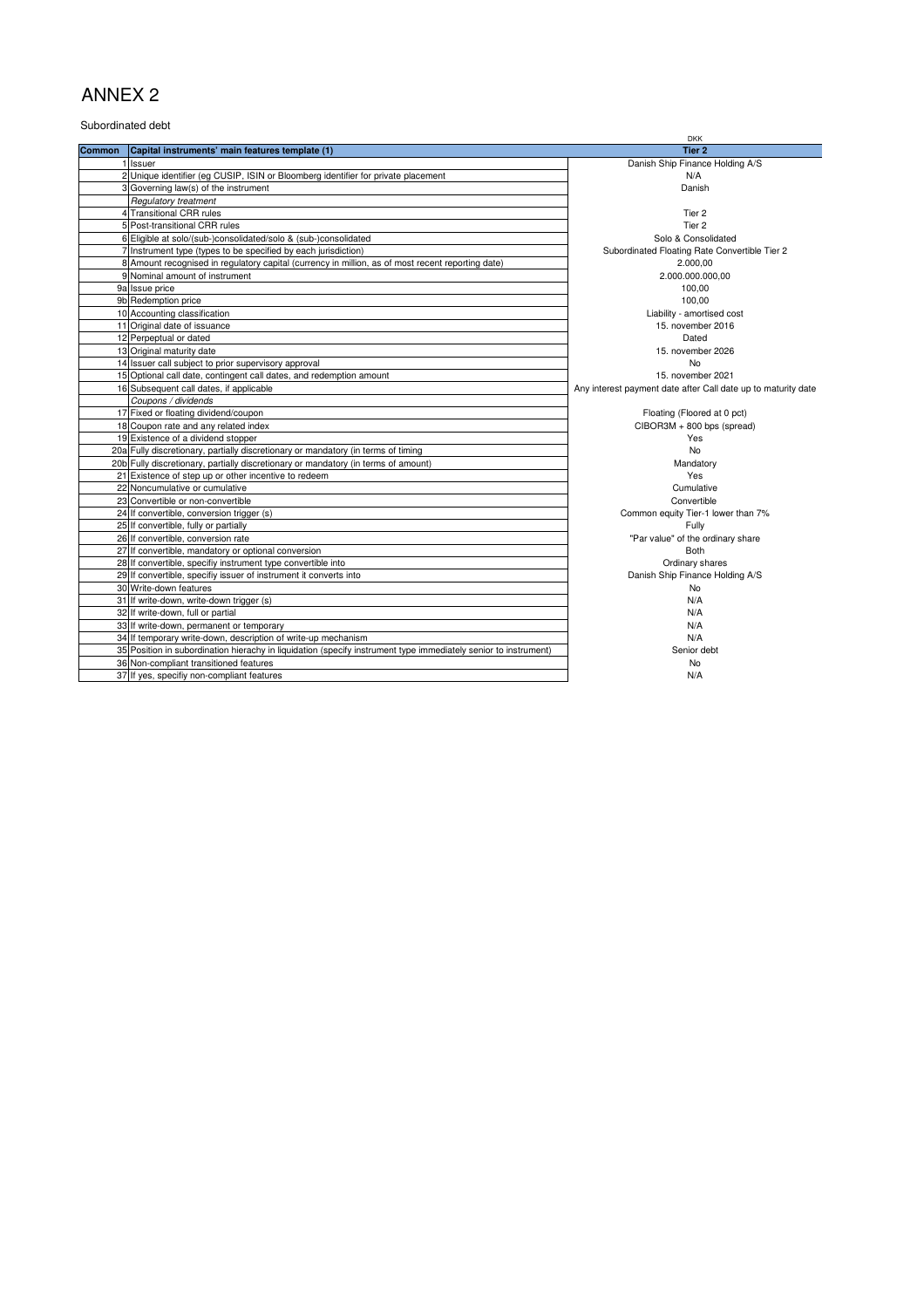## **Capital requirements**

| <b>Capital adequacy</b>                                     |                         |       |         |      |
|-------------------------------------------------------------|-------------------------|-------|---------|------|
|                                                             | Danish Ship Finance A/S |       | Group   |      |
|                                                             | 2016                    | 2015  | 2016    | 2015 |
| <b>DKKm</b>                                                 |                         |       |         |      |
| CET1 capital                                                | 8781                    | 9896  | 6 1 3 0 |      |
| Tier 1 capital                                              | 8781                    | 9896  | 6 1 3 0 |      |
| Total capital                                               | 8781                    | 9896  | 8076    |      |
| <b>Risk Exposure Amount</b>                                 | 50 995                  | 57234 | 51033   |      |
| Capital requirements                                        | 5451                    | 5065  | 5455    |      |
| Surplus of capital                                          | 3 3 3 0                 | 4831  | 2621    |      |
| CET1 capital ratio, %                                       | 17,2                    | 17,3  | 12,0    |      |
| Tier 1 capital ratio, %                                     | 17,2                    | 17,3  | 12,0    |      |
| Total capital ratio, %                                      | 17,2                    | 17,3  | 15,8    |      |
| Capital requirement Basel 1 floor                           | 4 0 8 0                 | 4579  | 4 0 8 3 |      |
| Total capital adjusted according to rules for Basel 1 floor | 4513                    | 5048  | 5455    |      |
| Surplus of capital according to Basel 1 floor               | 4 2 6 8                 | 4848  | 2621    |      |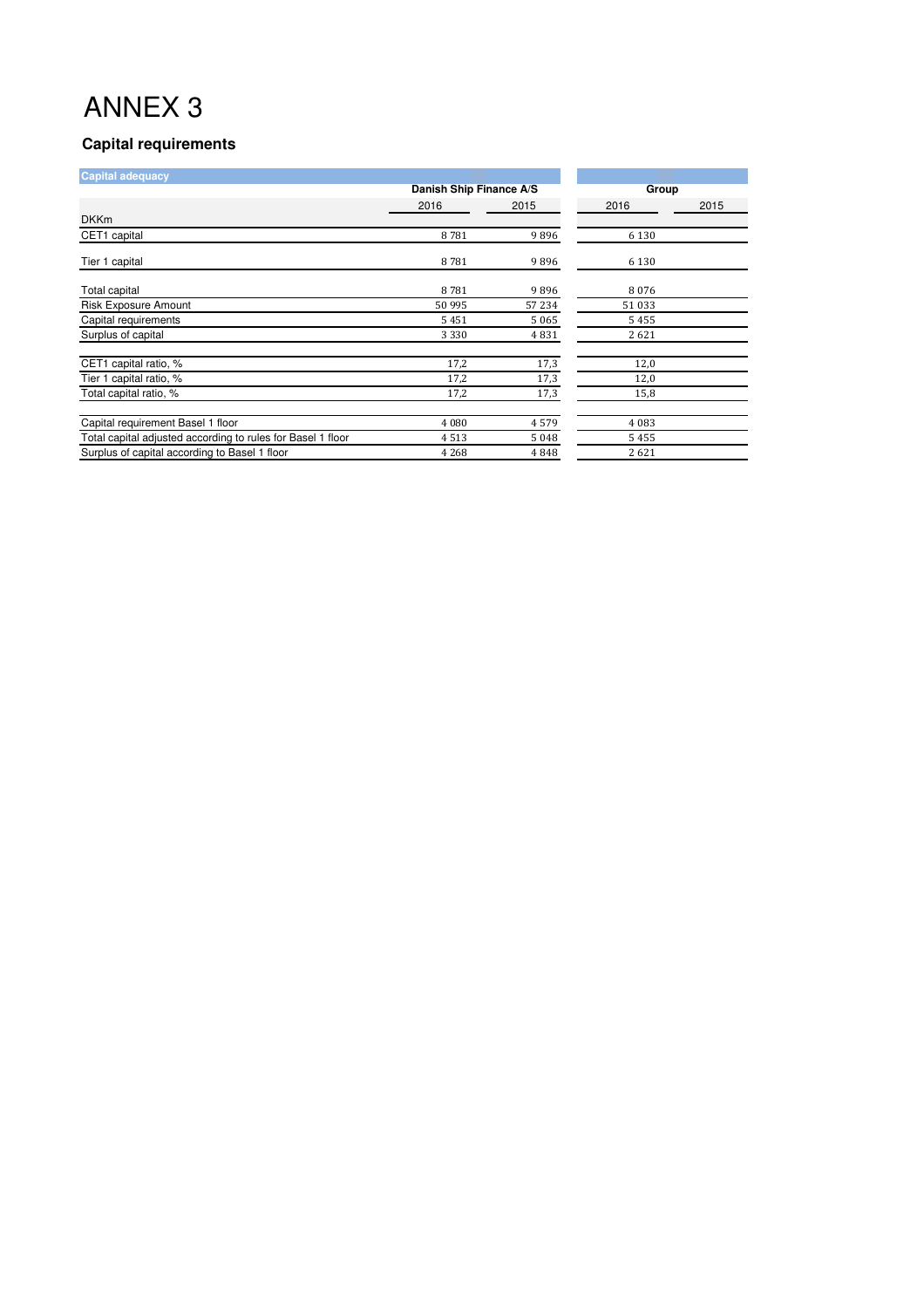## ANNEX 4 **Capital requirements**

**Amount of specific countercyclical capital buffer in Danish Ship Finance as of 31 December 2016**

| <b>DKKm</b>                                      | 2016   |
|--------------------------------------------------|--------|
| Institution-specific countercyclical buffer rate | 0.22%  |
| <b>Total REA</b>                                 | 44 242 |
| Institution-specific countercyclical buffer      | 110    |

#### **Geographical distribution of credit risk exposure for the calculation of the countercyclical capital buffer for Danish Ship Finance as of 31 December 2016**

| $\%$                             | Share of relevant exposures | Country |
|----------------------------------|-----------------------------|---------|
| Belgium                          | 1,0%                        | 0,00%   |
| Bermuda                          | 11,8%                       | 0,00%   |
| <b>Bahamas</b>                   | 1,0%                        | 0,00%   |
| Cayman Island                    | 4.4%                        | 0.00%   |
| China                            | 0.0%                        | 0,00%   |
| Cyprus                           | 1.7%                        | 0.00%   |
| Denmark                          | 28,7%                       | 0,00%   |
| Germany                          | 9,7%                        | 0,00%   |
| <b>Great Britain</b>             | 5,2%                        | 0.00%   |
| Hong Kong                        | 0,1%                        | 0.63%   |
| Iceland                          | 0.2%                        | 0,00%   |
| Isle of Man                      | 2,0%                        | 0,00%   |
| Italy                            | 2,0%                        | 0,00%   |
| Liberia                          | 1,5%                        | 0,00%   |
| Luxembourg                       | 3,2%                        | 0,00%   |
| Marshall Island                  | 6,6%                        | 0,00%   |
| Netherland                       | 3,2%                        | 0,00%   |
| Norway                           | 13,0%                       | 1,50%   |
| Panamah                          | 0.4%                        | 0,00%   |
| Singapore                        | 0.7%                        | 0.00%   |
| Sweden                           | 3,5%                        | 1,50%   |
| Switzerland                      | 0.1%                        | 0,00%   |
| Other countries                  | 0.0%                        | 0,00%   |
| Institution-specific buffer rate | 100,0%                      | 0.22%   |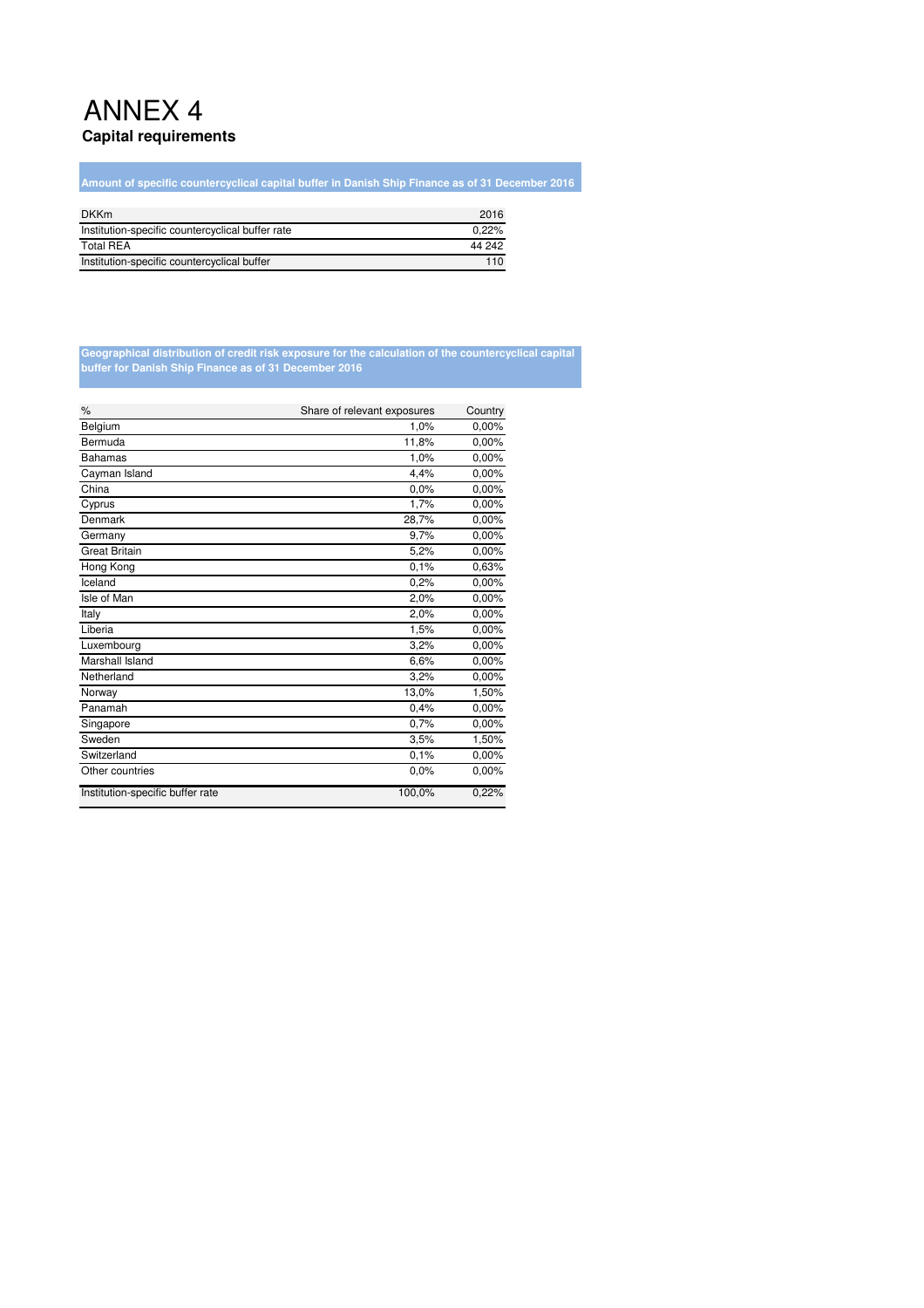**Capital requirements**

| <b>Capital requirements</b>                                    |         | Danish Ship Finance A/S |         |         |
|----------------------------------------------------------------|---------|-------------------------|---------|---------|
| <b>DKKm</b>                                                    | 2016    | 2015                    | 2016    | 2015    |
| Capital requirement for credit risks, standardised approach    | 3540    | 3709                    | 3543    | 3709    |
| Capital requirement for credit risks, IRB                      |         |                         |         | 0       |
| Capital requirement for credit risk, default fund contribution |         |                         |         |         |
| Capital requirement for settlement risks                       |         |                         |         |         |
| Capital requirement for market risks                           | 351     | 680                     | 351     | 680     |
| Trading book                                                   | 351     | 680                     | 351     | 680     |
| of which VaR and SVaR                                          |         |                         |         | O       |
| of which risks outside VaR and SVaR                            |         |                         |         |         |
| FX risk other operations                                       |         |                         |         |         |
| Capital requirement for credit value adjustment                | 51      | 55                      | 51      | 55      |
| Capital requirement for operational risks                      | 138     | 135                     | 138     | 135     |
| Capital requirement                                            | 4 0 8 0 | 4579                    | 4 0 8 3 | 4579    |
| Risk exposure amount credit risks                              | 44 254  | 46 363                  | 44 292  | 46 363  |
| Risk exposure amount settlement risks                          |         |                         |         | n       |
| Risk exposure amount market risks                              | 4 3 8 3 | 8494                    | 4 3 8 3 | 8 4 9 4 |
| Risk exposure amount credit value adjustment                   | 633     | 690                     | 633     | 690     |
| Risk exposure amount operational risks                         | 725     | 687                     | 1725    | 1687    |
| Risk exposure amount                                           | 50 995  | 57 234                  | 51 033  | 57 234  |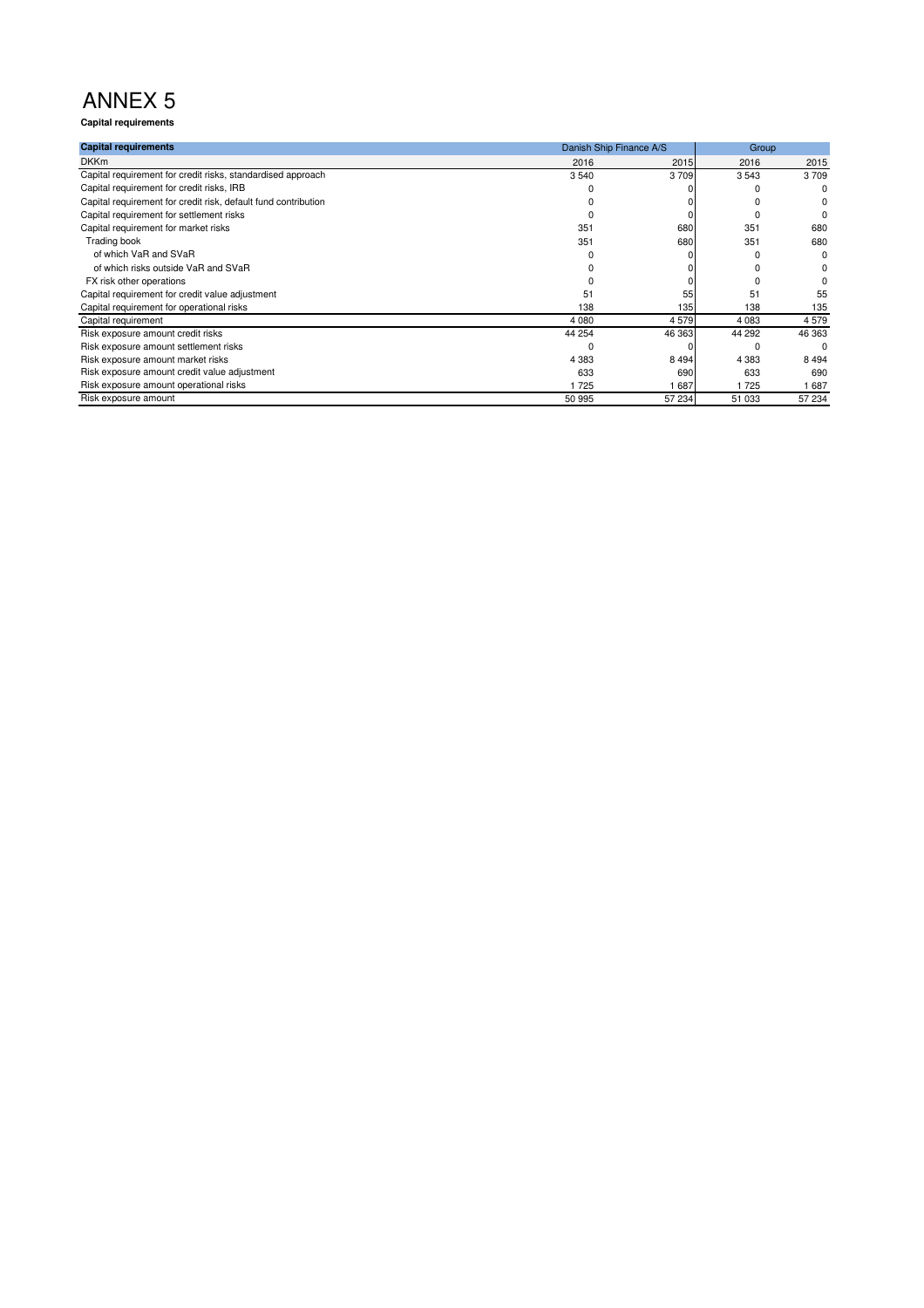# ANNEX 6 **Capital requirements**

**Risk Exposure Amount and Own funds requirement, 31 December 2016**

|                                                                                |              | Danish Ship Finance A/S |              | Group       |
|--------------------------------------------------------------------------------|--------------|-------------------------|--------------|-------------|
|                                                                                | <b>Risk</b>  |                         | <b>Risk</b>  |             |
|                                                                                | exposure     | Own funds               | exposure     | Own funds   |
| <b>DKKm</b>                                                                    | amount       | requirement             | amount       | requirement |
| Credit risks, STD                                                              | 44.254       | 3.540                   | 44.292       | 3.543       |
| Central government or central bank exposures                                   | 634          | 51                      | 659          | 53          |
| Regional governments or local authorities exposures                            | 0            | 0                       | 0            | 0           |
| Public sector entities exposures                                               | 0            | 0                       | 0            | 0           |
| Multilateral development banks exposures                                       | $\Omega$     | 0                       | $\Omega$     | $\Omega$    |
| International organisation exposures                                           | ŋ            | o                       | $\Omega$     | $\Omega$    |
| Institutional exposures                                                        | 680          | 54                      | 693          | 55          |
| Corporate exposures                                                            | 36.317       | 2.905                   | 36.317       | 2.905       |
| Retail exposures                                                               | 0            | 0                       | 0            | 0           |
| Exposures secured by mortgages on immovable property                           | 0            | $\Omega$                | 0            | 0           |
| Exposures in default                                                           | 5.887        | 471                     | 5.887        | 471         |
| Exposures associated with particularly high risk                               | 0            | $\Omega$                | $\Omega$     | $\Omega$    |
| Exposures in the form of covered bonds                                         | 346          | 28                      | 346          | 28          |
| Items representing securitisation positions                                    | 0            | 0                       | $\Omega$     | 0           |
| Exposures to institutions and corporates with a short-term credit assessment   | ŋ            | 0                       | $\Omega$     | 0           |
| Exposures in the form of units or shares in collective investment undertakings | ŋ            | U                       | $\Omega$     | $\Omega$    |
| Equity exposures                                                               | 0            | 0                       | $\Omega$     | 0           |
| Other items                                                                    | 391          | 31                      | 391          | 31          |
| <b>Credit risks, IRB</b>                                                       | 0            | 0                       | 0            | $\mathbf 0$ |
| Institutional exposures                                                        | $\Omega$     | $\Omega$                | $\Omega$     | $\Omega$    |
| Corporate exposures                                                            | 0            | 0                       | 0            | 0           |
| of which specialised lending                                                   | 0            | 0                       | $\Omega$     | 0           |
| Securitisation                                                                 | 0            | o                       | 0            | 0           |
| Exposures without counterparties                                               | 0            | o                       | $\Omega$     | 0           |
| Credit risks, Default fund contribution                                        | 0            | U                       | $\Omega$     | $\Omega$    |
| <b>Settlement risks</b>                                                        | $\mathbf{0}$ | $\mathbf{0}$            | $\mathbf{0}$ | $\mathbf 0$ |
| <b>Market risks</b>                                                            | 4.383        | 351                     | 4.383        | 351         |
| <b>Trading book</b>                                                            | 4.383        | 351                     | 4.383        | 351         |
| of which VaR and SVaR                                                          | 0            | 0                       | $\Omega$     | $\Omega$    |
| of which risks outside VaR and SVaR                                            | 0            | 0                       | 0            | 0           |
| FX risk other operations                                                       | 0            | 0                       | $\Omega$     | 0           |
| Credit value adjustment                                                        | 633          | 51                      | 633          | 51          |
| <b>Operational risks</b>                                                       | 1.725        | 138                     | 1.725        | 138         |
| of which Basic indicator approach                                              | 1.725        | 138                     | 1.725        | 138         |
| of which Standardised approach                                                 | $\Omega$     | 0                       | 0            | 0           |
| <b>Total</b>                                                                   | 50.995       | 4.080                   | 51.033       | 4.083       |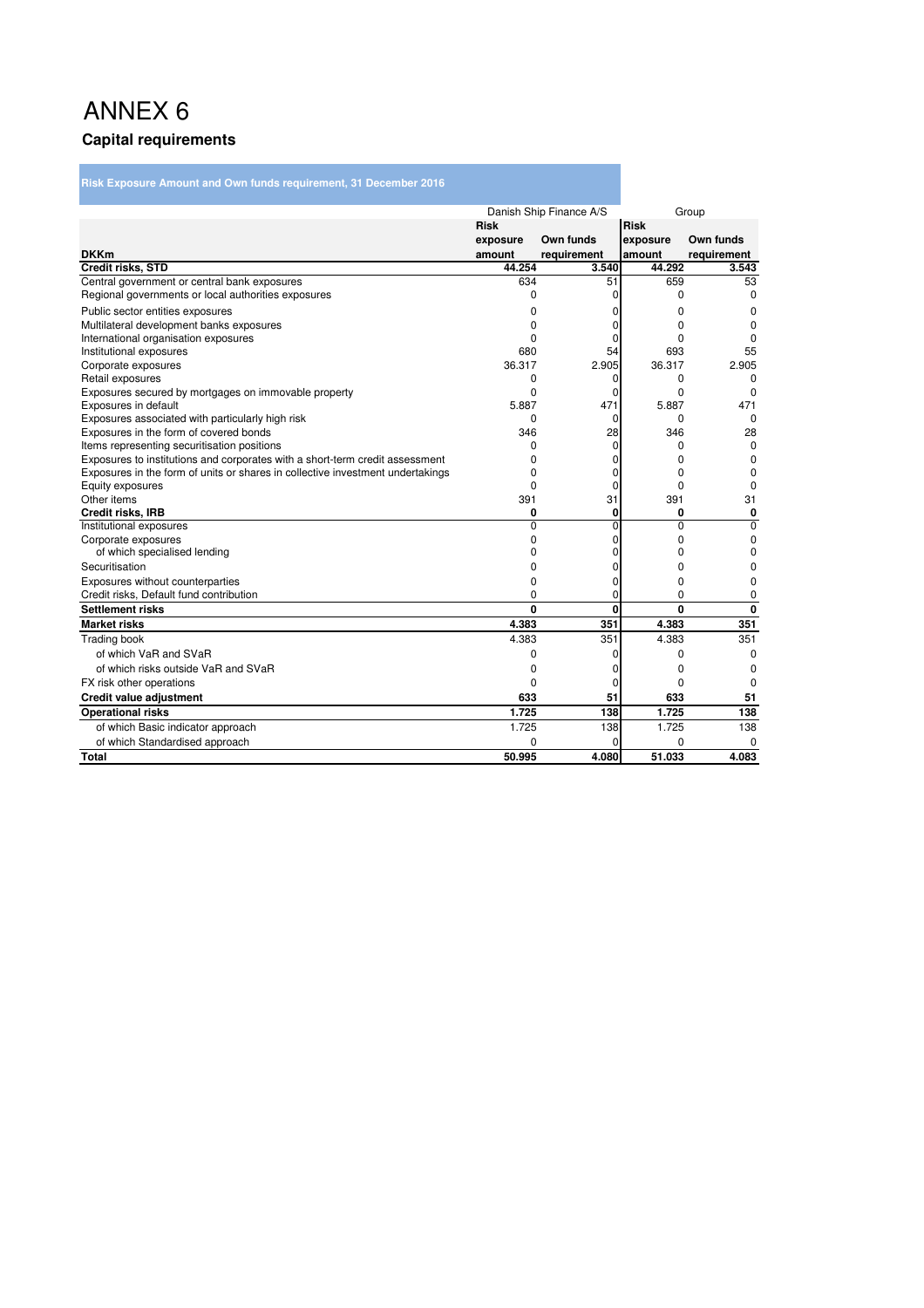### ANNEX 7 **Capital requirements**

| 2.9 Leverage ratio    | 2016.  | $\angle$ 2015 Leverage ratio (group) | 2016  | 2015  |
|-----------------------|--------|--------------------------------------|-------|-------|
| Tier 1 capital, DKKm  | 8781   | 9896 Tier 1 capital, DKKm            | 6 130 | 9896  |
| Total exposure, DKK m | 50 995 | 57 234 Total exposure, DKK m         | 51033 | 57234 |
| Leverage ratio, %     | 13,6   | 14.7 Leverage ratio, %               | 12,4  | 14,7  |

| <b>Referece date</b>                                                     |                |                                                             | 31. december 2016                   |
|--------------------------------------------------------------------------|----------------|-------------------------------------------------------------|-------------------------------------|
| <b>Entity name</b><br>Level of application                               |                |                                                             | Danmarks Skibskredit A/S            |
|                                                                          |                |                                                             |                                     |
| Summary reconciliation of accounting assets and leverage ratio exposures |                |                                                             |                                     |
|                                                                          |                |                                                             | <b>Applicable Amounts</b>           |
|                                                                          |                | Total assets as per published                               |                                     |
|                                                                          | $\mathbf{1}$   | financial statements                                        | 62.621                              |
|                                                                          |                | Adjustment for entities which                               |                                     |
|                                                                          |                | are consolidated for accounting                             |                                     |
|                                                                          | $\sqrt{2}$     | purposes but are outside the                                | $\bf{0}$                            |
|                                                                          |                | scope of regulatory                                         |                                     |
|                                                                          |                |                                                             |                                     |
|                                                                          |                | consolidation<br>(Adjustment for fiduciary                  |                                     |
|                                                                          |                | assets recognised on the                                    |                                     |
|                                                                          |                | balance sheet pursuant to the                               |                                     |
|                                                                          |                | applicable accounting                                       |                                     |
|                                                                          | 3              | framework but excluded from                                 | $\bf{0}$                            |
|                                                                          |                | the leverage ratio exposure                                 |                                     |
|                                                                          |                | measure in accordance with                                  |                                     |
|                                                                          |                | Article 429(13) of Regulation                               |                                     |
|                                                                          |                | FID No 575/2013 "CRR"                                       |                                     |
|                                                                          |                | Adjustments for derivative                                  |                                     |
|                                                                          | $\overline{4}$ | financial instruments                                       | 1.365                               |
|                                                                          |                |                                                             |                                     |
|                                                                          | 5              | Adjustments for securities<br>financing transactions "SFTs" |                                     |
|                                                                          |                |                                                             |                                     |
|                                                                          |                | Adjustment for off-balance                                  |                                     |
|                                                                          | 6              | sheet items (ie conversion to                               | 1.931                               |
|                                                                          |                | credit equivalent amounts of off-                           |                                     |
|                                                                          |                | balance sheet exposures)<br>(Adjustment for intragroup      |                                     |
|                                                                          |                |                                                             |                                     |
|                                                                          |                | exposures excluded from the                                 |                                     |
|                                                                          | EU-6a          | leverage ratio exposure                                     | $\bf{0}$                            |
|                                                                          |                | measure in accordance with                                  |                                     |
|                                                                          |                | Article 429 (7) of Regulation                               |                                     |
|                                                                          |                | (EU) No 575/2013)<br>(Adjustment for exposures              |                                     |
|                                                                          |                | excluded from the leverage                                  |                                     |
|                                                                          |                |                                                             |                                     |
|                                                                          | EU-6b          | ratio exposure measure in                                   | $\bf{0}$                            |
|                                                                          |                | accordance with Article 429                                 |                                     |
|                                                                          |                | (14) of Regulation (EU) No                                  |                                     |
|                                                                          | 7              | 575/2013)<br>Other adjustments                              |                                     |
|                                                                          | 8              | Total leverage ratio exposure                               | 13,6                                |
|                                                                          |                |                                                             |                                     |
|                                                                          |                |                                                             |                                     |
| Leverage ratio common disclosure                                         |                |                                                             |                                     |
|                                                                          |                |                                                             |                                     |
|                                                                          |                |                                                             | <b>CRR</b> leverage ratio exposures |
|                                                                          |                | On-balance sheet exposures (excluding derivatives and SFTs) |                                     |
|                                                                          |                | On-balance sheet items                                      |                                     |
|                                                                          | $\mathbf{1}$   | (excluding derivatives, SFTs                                |                                     |
|                                                                          |                |                                                             |                                     |
|                                                                          |                | and fiduciary assets, but                                   | 61.256                              |
|                                                                          |                | including collateral)                                       |                                     |
|                                                                          |                | (Asset amounts deducted in                                  |                                     |
|                                                                          | 2              | determining Tier 1 capital)                                 | $\mathbf{0}$                        |
|                                                                          |                | <b>Total on-balance sheet</b>                               |                                     |
|                                                                          |                | exposures (excluding                                        |                                     |
|                                                                          | 3              | derivatives, SFTs and                                       | 61.256                              |
|                                                                          |                |                                                             |                                     |
|                                                                          |                | fiduciary assets) (sum of lines<br>$1$ and $21$             |                                     |
|                                                                          |                | <b>Derivative exposures</b>                                 |                                     |
|                                                                          |                | Replacement cost associated                                 |                                     |
|                                                                          |                | with all derivatives                                        |                                     |
|                                                                          | $\,4\,$        | transactions (ie net of eligible                            |                                     |
|                                                                          |                | cash variation margin)                                      |                                     |
|                                                                          |                |                                                             |                                     |
|                                                                          | 5              | Add-on amounts for PFE<br>associated with all derivatives   | 1.365                               |

transactions (mark-to-market

Original Exposure Method Gross-up for derivatives

collateral provided where deducted from the balance sheet assets pursuant to the applicable accounting framework

method)<br>EU-5a Exposure determined under

6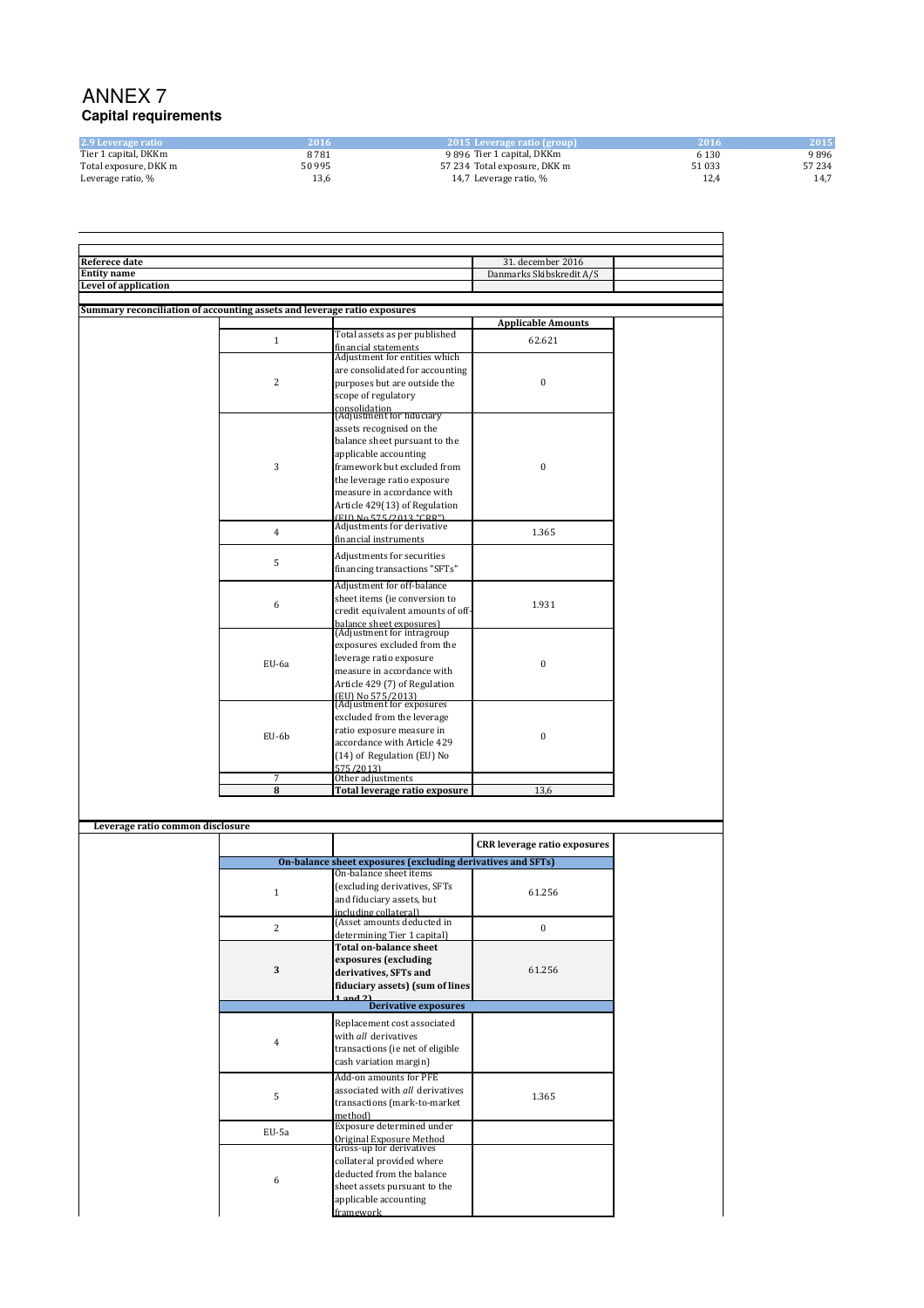|            | (Deductions of receivables                                                                               |                                     |
|------------|----------------------------------------------------------------------------------------------------------|-------------------------------------|
| $\sqrt{7}$ | assets for cash variation margin                                                                         |                                     |
|            | provided in derivatives                                                                                  |                                     |
|            | transactions)                                                                                            |                                     |
| 8          | (Exempted CCP leg of client-                                                                             |                                     |
|            | cleared trade exposures)                                                                                 |                                     |
|            | Adjusted effective notional                                                                              |                                     |
| 9          | amount of written credit                                                                                 |                                     |
|            | derivatives                                                                                              |                                     |
|            | (Adjusted effective notional                                                                             |                                     |
| 10         | offsets and add-on deductions                                                                            |                                     |
|            | for written credit derivatives)                                                                          |                                     |
|            |                                                                                                          |                                     |
|            | <b>Total derivative exposures</b>                                                                        |                                     |
| 11         | (sum of lines 4 to 10)                                                                                   | 1.365                               |
|            | <b>Securities financing transaction exposures</b>                                                        |                                     |
|            | Gross SFT assets (with no                                                                                |                                     |
|            | recognition of netting), after                                                                           |                                     |
| 12         |                                                                                                          |                                     |
|            | adjusting for sales accounting                                                                           |                                     |
|            | transactions                                                                                             |                                     |
|            | (Netted amounts of cash                                                                                  |                                     |
| 13         | payables and cash receivables                                                                            |                                     |
|            | of gross SFT assets)                                                                                     |                                     |
|            | Counterparty credit risk                                                                                 |                                     |
| 14         |                                                                                                          |                                     |
|            | exposure for SFT assets<br>Derogation for SFTs:                                                          |                                     |
|            | Counterparty credit risk                                                                                 |                                     |
| $EU-14a$   | exposure in accordance with                                                                              |                                     |
|            |                                                                                                          |                                     |
|            | Article 429b (4) and 222 of                                                                              |                                     |
|            | Regulation (EII) No 575/2013                                                                             |                                     |
| 15         | Agent transaction exposures                                                                              |                                     |
| EU-15a     | (Exempted CCP leg of client-                                                                             |                                     |
|            | cleared SFT exposure)                                                                                    |                                     |
|            | <b>Total securities financing</b>                                                                        |                                     |
| 16         | transaction exposures (sum                                                                               | $\boldsymbol{0}$                    |
|            | of lines 12 to 15a)                                                                                      |                                     |
|            | Other off-balance sheet exposures                                                                        |                                     |
|            | Off-balance sheet exposures at                                                                           |                                     |
| 17         | gross notional amount                                                                                    | 1.931                               |
|            | (Adjustments for conversion to                                                                           |                                     |
| 18         | credit equivalent amounts)                                                                               | $\boldsymbol{0}$                    |
|            | Other off-balance sheet                                                                                  |                                     |
| 19         | exposures (sum of lines 17 to                                                                            | 1.931                               |
|            |                                                                                                          |                                     |
|            |                                                                                                          |                                     |
|            | 18                                                                                                       |                                     |
|            | Exempted exposures in accordance with Article 429(7) and (14) of Regulation (EU) No                      |                                     |
|            | 575/2013 (on and off balance sheet)                                                                      |                                     |
|            | (Intragroup exposures (solo                                                                              |                                     |
|            | basis) exempted in accordance                                                                            |                                     |
|            |                                                                                                          |                                     |
| EU-19a     | with Article 429(7) of                                                                                   | 0                                   |
|            | Regulation (EU) No 575/2013                                                                              |                                     |
|            | (on and off balance sheet))                                                                              |                                     |
|            | (Exposures exempted in                                                                                   |                                     |
|            | accordance with Article 429                                                                              |                                     |
| EU-19b     | (14) of Regulation (EU) No                                                                               | $\Omega$                            |
|            | 575/2013 (on and off balance                                                                             |                                     |
|            | sheet))                                                                                                  |                                     |
|            | <b>Capital and total exposures</b>                                                                       |                                     |
| 20         | Tier 1 capital                                                                                           | 8.781                               |
|            |                                                                                                          |                                     |
|            | Total leverage ratio                                                                                     |                                     |
| 21         | exposures (sum of lines 3, 11,                                                                           | 63.187                              |
|            | 16, 19, EU-19a and EU-19b)                                                                               |                                     |
|            | Leverage ratio                                                                                           |                                     |
| 22         | Leverage ratio                                                                                           | 13,6                                |
|            | Choice on transitional arrangements and amount of derecognised fiduciary items                           |                                     |
|            | Choice on transitional                                                                                   |                                     |
|            |                                                                                                          |                                     |
| EU-23      | arrangements for the definition                                                                          |                                     |
|            | of the capital measure                                                                                   |                                     |
|            | Amount of derecognised                                                                                   |                                     |
|            | fiduciary items in accordance                                                                            |                                     |
| EU-24      | with Article 429(11) of                                                                                  |                                     |
|            | Regulation (EU) NO 575/2013                                                                              |                                     |
|            |                                                                                                          |                                     |
|            | Table LRSpl: Split-up of on balance sheet exposures (excluding derivatives, SFTs and exempted exposures) |                                     |
|            |                                                                                                          |                                     |
|            |                                                                                                          | <b>CRR</b> leverage ratio exposures |
|            |                                                                                                          |                                     |
|            | Total on-balance sheet                                                                                   |                                     |
| $EU-1$     | exposures (excluding                                                                                     | 61.256                              |
|            | derivatives, SFTs, and                                                                                   |                                     |
|            | exempted exposures), of which:                                                                           |                                     |
| $EU-2$     | Trading book exposures                                                                                   | 9.752                               |
|            | Banking book exposures, of                                                                               |                                     |
| $EU-3$     | which:                                                                                                   | 51.504                              |
| $EU-4$     | Covered bonds                                                                                            | 3.385                               |
| EU-5       | Exposures treated as<br>sovereigns                                                                       | 1.127                               |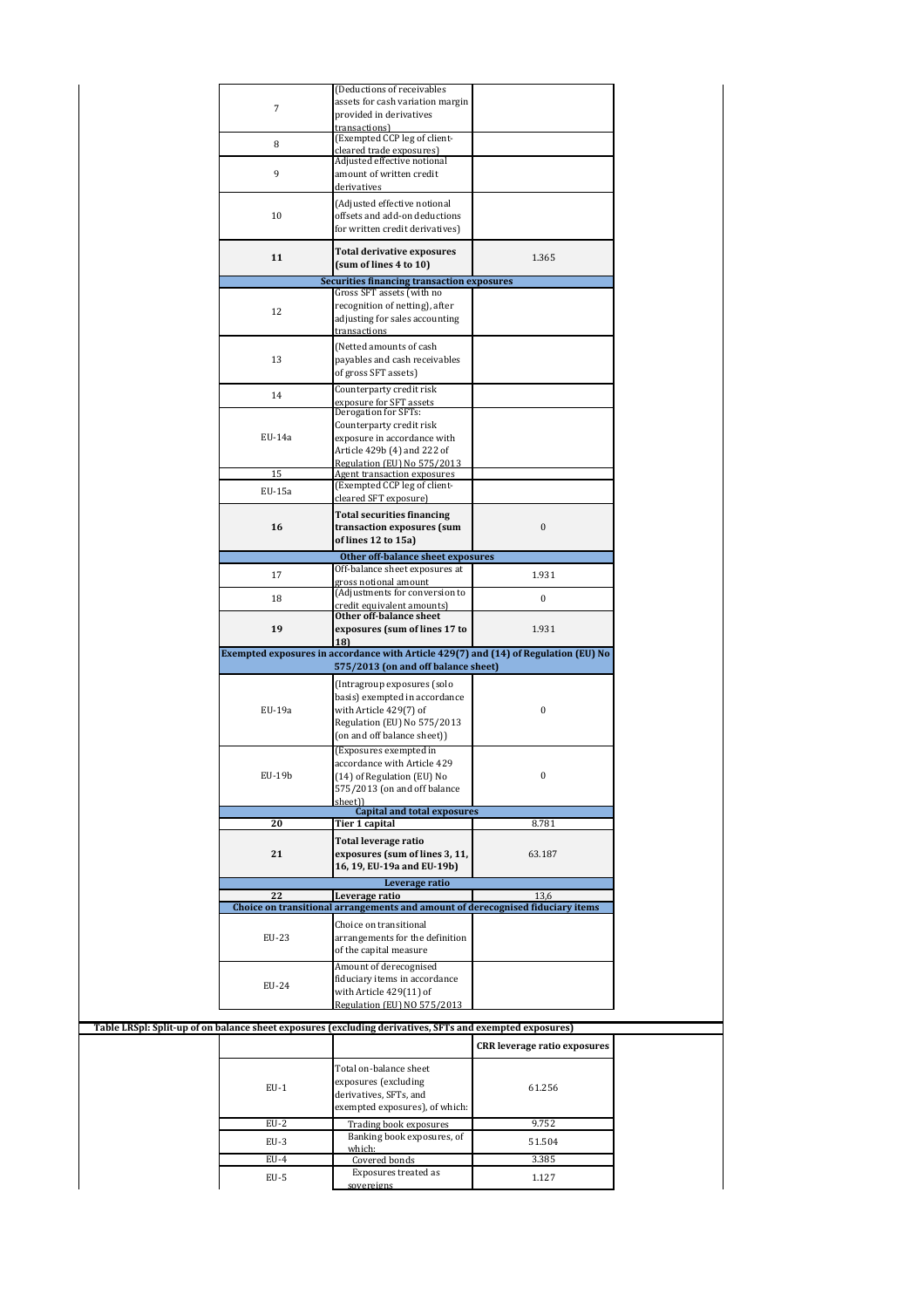| $EU-6$      | Exposures to regional<br>governments, MDB,<br>international organisations<br>and PSE NOT treated as<br>covereigne |        |
|-------------|-------------------------------------------------------------------------------------------------------------------|--------|
| <b>EU-7</b> | Institutions                                                                                                      | 2.538  |
| $EU-8$      | Secured by mortgages of<br>immovable properties                                                                   |        |
| EU-9        | Retail exposures                                                                                                  |        |
| $EU-10$     | Corporate                                                                                                         | 37.077 |
| EU-11       | Exposures in default                                                                                              | 7.012  |
| EU-12       | Other exposures (eg equity,<br>securitisations, and other<br>non-credit obligation assets)                        | 365    |

# 2.9 Leverage ratio 2016 2015 Tier 1 capital, DKKm Total exposure, DKK m Leverage ratio, %

| Referece date                                                            |                |                                                                                       | 31. december 2016                   |  |
|--------------------------------------------------------------------------|----------------|---------------------------------------------------------------------------------------|-------------------------------------|--|
| <b>Entity name</b>                                                       |                |                                                                                       | Danmarks Skibskredit - Group        |  |
| <b>Level of application</b>                                              |                |                                                                                       |                                     |  |
|                                                                          |                |                                                                                       |                                     |  |
| Summary reconciliation of accounting assets and leverage ratio exposures |                |                                                                                       |                                     |  |
|                                                                          |                |                                                                                       | <b>Applicable Amounts</b>           |  |
|                                                                          | $1\,$          | Total assets as per published                                                         | 63.300                              |  |
|                                                                          |                | financial statements                                                                  |                                     |  |
|                                                                          |                | Adjustment for entities which                                                         |                                     |  |
|                                                                          |                | are consolidated for accounting                                                       |                                     |  |
|                                                                          | $\overline{c}$ | purposes but are outside the                                                          | $\mathbf{0}$                        |  |
|                                                                          |                | scope of regulatory                                                                   |                                     |  |
|                                                                          |                | consolidation<br>(Adjustment for fiduciary                                            |                                     |  |
|                                                                          |                |                                                                                       |                                     |  |
|                                                                          |                | assets recognised on the                                                              |                                     |  |
|                                                                          |                | balance sheet pursuant to the                                                         |                                     |  |
|                                                                          |                | applicable accounting                                                                 |                                     |  |
|                                                                          | 3              | framework but excluded from                                                           | $\bf{0}$                            |  |
|                                                                          |                | the leverage ratio exposure                                                           |                                     |  |
|                                                                          |                | measure in accordance with                                                            |                                     |  |
|                                                                          |                | Article 429(13) of Regulation                                                         |                                     |  |
|                                                                          |                | (FID No 575/2013 "CRR")                                                               |                                     |  |
|                                                                          | $\overline{4}$ | Adjustments for derivative                                                            | 1.365                               |  |
|                                                                          |                | financial instruments                                                                 |                                     |  |
|                                                                          | 5              | Adjustments for securities                                                            |                                     |  |
|                                                                          |                | financing transactions "SFTs"                                                         |                                     |  |
|                                                                          |                | Adjustment for off-balance                                                            |                                     |  |
|                                                                          |                | sheet items (ie conversion to                                                         |                                     |  |
|                                                                          | 6              | credit equivalent amounts of off-                                                     | 1.931                               |  |
|                                                                          |                |                                                                                       |                                     |  |
|                                                                          |                | balance sheet exposures)<br>(Adjustment for intragroup                                |                                     |  |
|                                                                          |                | exposures excluded from the                                                           |                                     |  |
|                                                                          |                | leverage ratio exposure                                                               |                                     |  |
|                                                                          | EU-6a          | measure in accordance with                                                            | $\mathbf{0}$                        |  |
|                                                                          |                | Article 429 (7) of Regulation                                                         |                                     |  |
|                                                                          |                |                                                                                       |                                     |  |
|                                                                          |                | (EU) No 575/2013)<br>(Adjustment for exposures                                        |                                     |  |
|                                                                          |                | excluded from the leverage                                                            |                                     |  |
|                                                                          |                | ratio exposure measure in                                                             |                                     |  |
|                                                                          | EU-6b          | accordance with Article 429                                                           | $\bf{0}$                            |  |
|                                                                          |                | (14) of Regulation (EU) No                                                            |                                     |  |
|                                                                          |                | 575/2013)                                                                             |                                     |  |
|                                                                          | 7              | Other adjustments                                                                     |                                     |  |
|                                                                          | 8              | Total leverage ratio exposure                                                         | 12,4                                |  |
|                                                                          |                |                                                                                       |                                     |  |
|                                                                          |                |                                                                                       |                                     |  |
| Leverage ratio common disclosure                                         |                |                                                                                       |                                     |  |
|                                                                          |                |                                                                                       | <b>CRR</b> leverage ratio exposures |  |
|                                                                          |                |                                                                                       |                                     |  |
|                                                                          |                | On-balance sheet exposures (excluding derivatives and SFTs)<br>On-balance sheet items |                                     |  |
|                                                                          |                |                                                                                       |                                     |  |
|                                                                          | $\mathbf{1}$   | (excluding derivatives, SFTs                                                          | 61.935                              |  |
|                                                                          |                | and fiduciary assets, but                                                             |                                     |  |
|                                                                          |                | including collateral)                                                                 |                                     |  |
|                                                                          | $\overline{2}$ | (Asset amounts deducted in                                                            | $\overline{0}$                      |  |
|                                                                          |                | determining Tier 1 capital)                                                           |                                     |  |
|                                                                          |                | <b>Total on-balance sheet</b>                                                         |                                     |  |
|                                                                          |                | exposures (excluding                                                                  |                                     |  |
|                                                                          | 3              | derivatives, SFTs and                                                                 | 61.935                              |  |
|                                                                          |                | fiduciary assets) (sum of lines                                                       |                                     |  |

1 and 2) Derivative exposures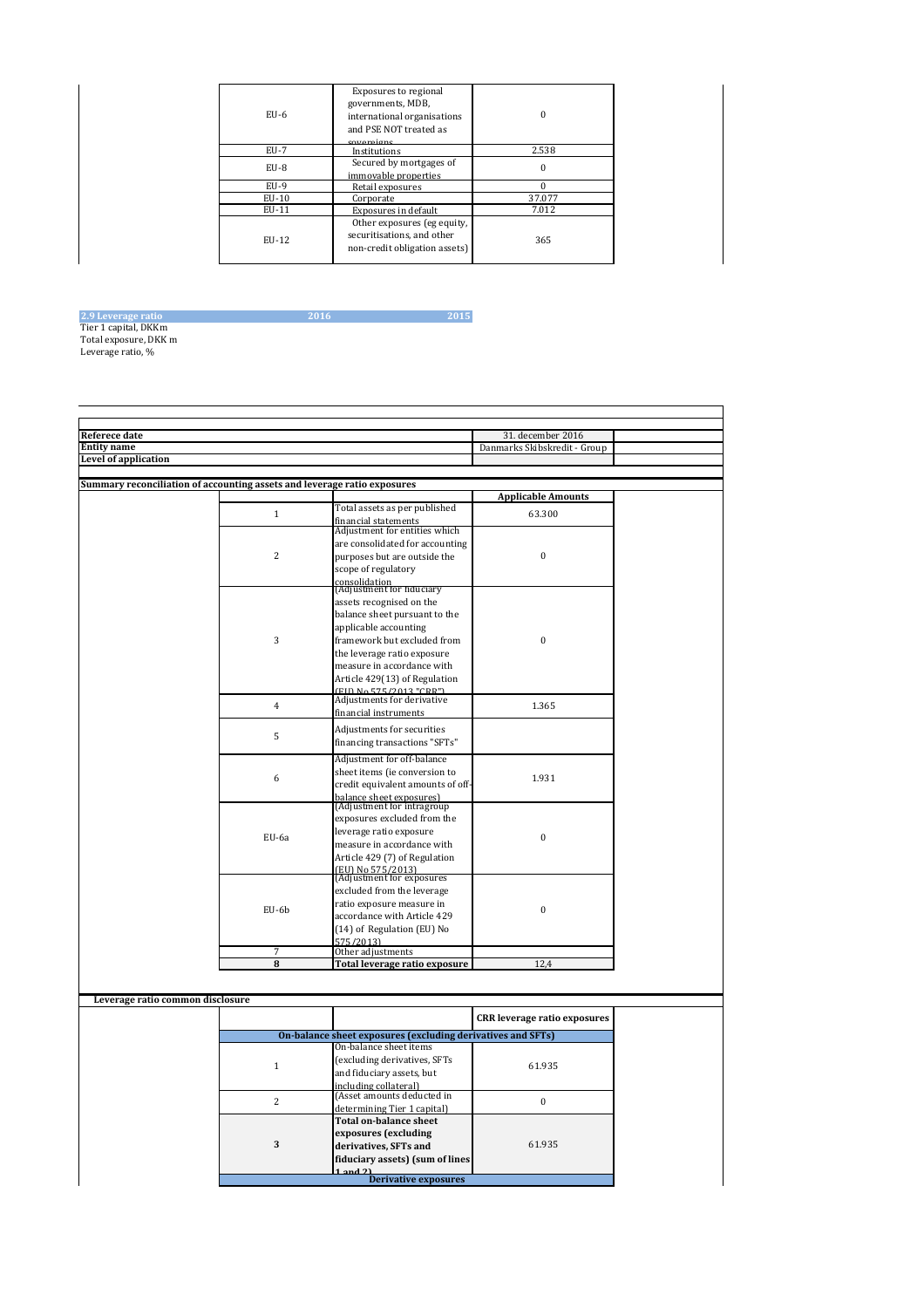|                | Replacement cost associated                                                         |                  |
|----------------|-------------------------------------------------------------------------------------|------------------|
| $\overline{4}$ | with all derivatives<br>transactions (ie net of eligible                            |                  |
|                | cash variation margin)                                                              |                  |
|                | Add-on amounts for PFE                                                              |                  |
| 5              | associated with all derivatives                                                     | 1.365            |
|                | transactions (mark-to-market                                                        |                  |
|                | method)<br>Exposure determined under                                                |                  |
| EU-5a          | <b>Original Exposure Method</b>                                                     |                  |
|                | Gross-up for derivatives                                                            |                  |
|                | collateral provided where<br>deducted from the balance                              |                  |
| 6              | sheet assets pursuant to the                                                        |                  |
|                | applicable accounting                                                               |                  |
|                | framework<br>(Deductions of receivables                                             |                  |
|                | assets for cash variation margin                                                    |                  |
| 7              | provided in derivatives                                                             |                  |
|                | transactions)                                                                       |                  |
| 8              | (Exempted CCP leg of client-<br>cleared trade exposures)                            |                  |
|                | Adjusted effective notional                                                         |                  |
| 9              | amount of written credit                                                            |                  |
|                | derivatives                                                                         |                  |
|                | (Adjusted effective notional                                                        |                  |
| 10             | offsets and add-on deductions<br>for written credit derivatives)                    |                  |
|                |                                                                                     |                  |
| 11             | Total derivative exposures                                                          | 1.365            |
|                | (sum of lines 4 to 10)                                                              |                  |
|                | Securities financing transaction exposures                                          |                  |
|                | Gross SFT assets (with no<br>recognition of netting), after                         |                  |
| 12             | adjusting for sales accounting                                                      |                  |
|                | transactions                                                                        |                  |
|                | (Netted amounts of cash                                                             |                  |
| 13             | payables and cash receivables                                                       |                  |
|                | of gross SFT assets)                                                                |                  |
| 14             | Counterparty credit risk                                                            |                  |
|                | exposure for SFT assets<br>Derogation for SFTs:                                     |                  |
|                | Counterparty credit risk                                                            |                  |
| EU-14a         | exposure in accordance with                                                         |                  |
|                | Article 429b (4) and 222 of                                                         |                  |
| 15             | Regulation (EII) No 575/2013                                                        |                  |
|                | Agent transaction exposures<br>(Exempted CCP leg of client-                         |                  |
| EU-15a         | cleared SFT exposure)                                                               |                  |
|                | <b>Total securities financing</b>                                                   |                  |
| 16             | transaction exposures (sum                                                          | $\mathbf{0}$     |
|                | of lines 12 to 15a)                                                                 |                  |
|                | Other off-balance sheet exposures                                                   |                  |
| 17             | Off-balance sheet exposures at                                                      | 1.931            |
|                | gross notional amount<br>(Adjustments for conversion to                             |                  |
| 18             | credit equivalent amounts)                                                          | $\bf{0}$         |
|                | Other off-balance sheet                                                             |                  |
| 19             | exposures (sum of lines 17 to<br>18)                                                | 1.931            |
|                | Exempted exposures in accordance with Article 429(7) and (14) of Regulation (EU) No |                  |
|                | 575/2013 (on and off balance sheet)                                                 |                  |
|                | (Intragroup exposures (solo                                                         |                  |
|                | basis) exempted in accordance                                                       |                  |
| EU-19a         | with Article 429(7) of                                                              | 0                |
|                | Regulation (EU) No 575/2013                                                         |                  |
|                | (on and off balance sheet))                                                         |                  |
|                | (Exposures exempted in<br>accordance with Article 429                               |                  |
| EU-19b         | (14) of Regulation (EU) No                                                          | $\boldsymbol{0}$ |
|                | 575/2013 (on and off balance                                                        |                  |
|                | sheet))                                                                             |                  |
| 20             | <b>Capital and total exposures</b><br>Tier 1 capital                                | 0                |
|                | Total leverage ratio                                                                |                  |
| 21             | exposures (sum of lines 3, 11,                                                      | 63.866           |
|                | 16, 19, EU-19a and EU-19b)                                                          |                  |
|                | Leverage ratio                                                                      |                  |
| 22             | Leverage ratio                                                                      | 12,4             |
|                | Choice on transitional arrangements and amount of derecognised fiduciary items      |                  |
|                | Choice on transitional                                                              |                  |
| EU-23          | arrangements for the definition                                                     |                  |
|                | of the capital measure                                                              |                  |
|                |                                                                                     |                  |
|                | Amount of derecognised                                                              |                  |
| EU-24          | fiduciary items in accordance                                                       |                  |
|                | with Article 429(11) of<br>Regulation (EU) NO 575/2013                              |                  |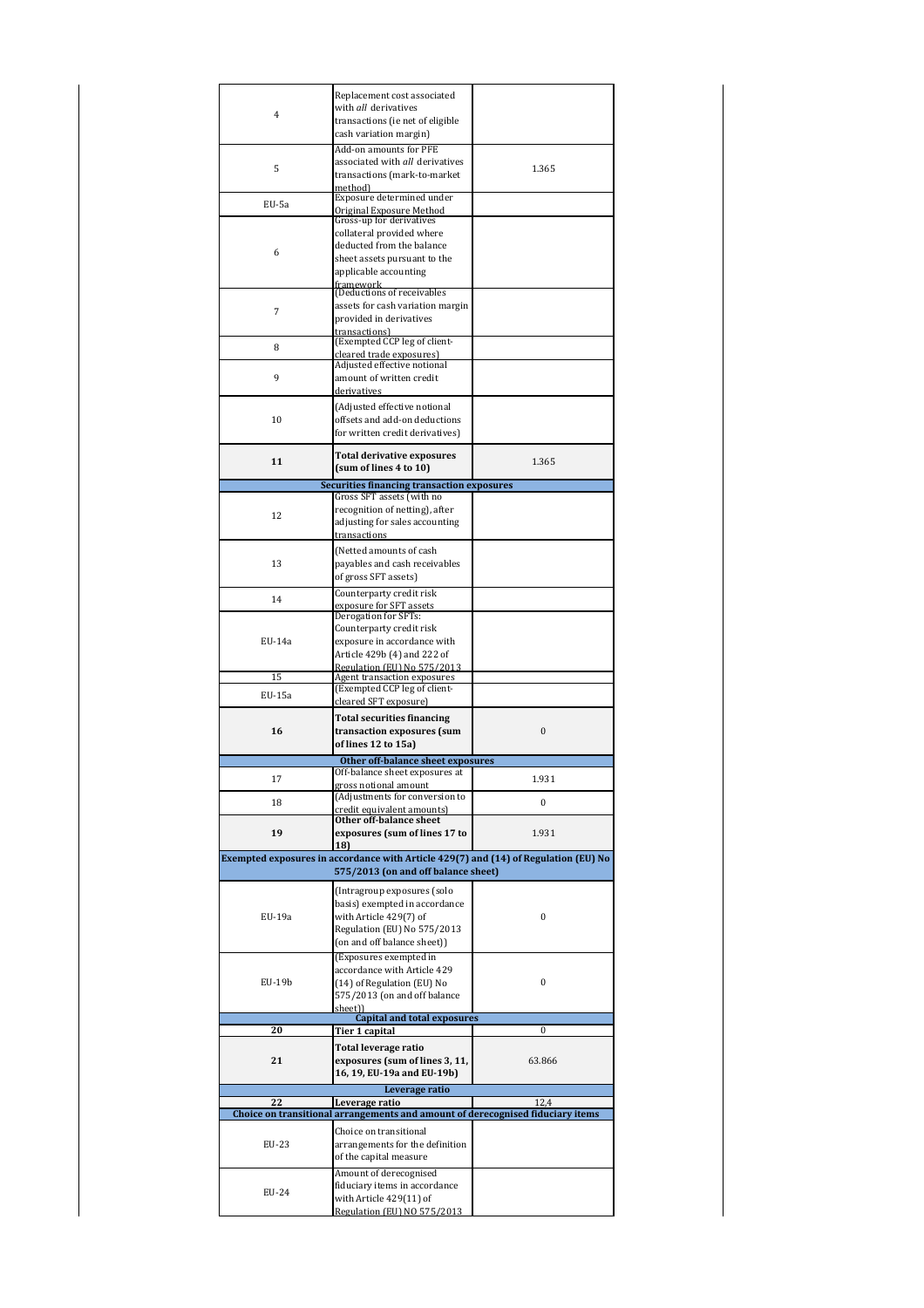| Table LRSpl: Split-up of on balance sheet exposures (excluding derivatives, SFTs and exempted exposures) |                                                                                                                   |                                     |
|----------------------------------------------------------------------------------------------------------|-------------------------------------------------------------------------------------------------------------------|-------------------------------------|
|                                                                                                          |                                                                                                                   | <b>CRR</b> leverage ratio exposures |
| $EU-1$                                                                                                   | Total on-balance sheet<br>exposures (excluding<br>derivatives, SFTs, and<br>exempted exposures), of which:        | 61.935                              |
| $EU-2$                                                                                                   | Trading book exposures                                                                                            | 10.394                              |
| $EU-3$                                                                                                   | Banking book exposures, of<br>which:                                                                              | 51.541                              |
| $EU-4$                                                                                                   | Covered bonds                                                                                                     | 3.385                               |
| $EU-5$                                                                                                   | Exposures treated as<br>sovereigns                                                                                | 1.137                               |
| $EU-6$                                                                                                   | Exposures to regional<br>governments, MDB,<br>international organisations<br>and PSE NOT treated as<br>coverainne | $\mathbf{0}$                        |
| $EU-7$                                                                                                   | Institutions                                                                                                      | 2.565                               |
| EU-8                                                                                                     | Secured by mortgages of<br>immovable properties                                                                   | $\mathbf{0}$                        |
| $EU-9$                                                                                                   | Retail exposures                                                                                                  | $\mathbf{0}$                        |
| $EU-10$                                                                                                  | Corporate                                                                                                         | 37.077                              |
| EU-11                                                                                                    | Exposures in default                                                                                              | 7.012                               |
| EU-12                                                                                                    | Other exposures (eg equity,<br>securitisations, and other<br>non-credit obligation assets)                        | 365                                 |